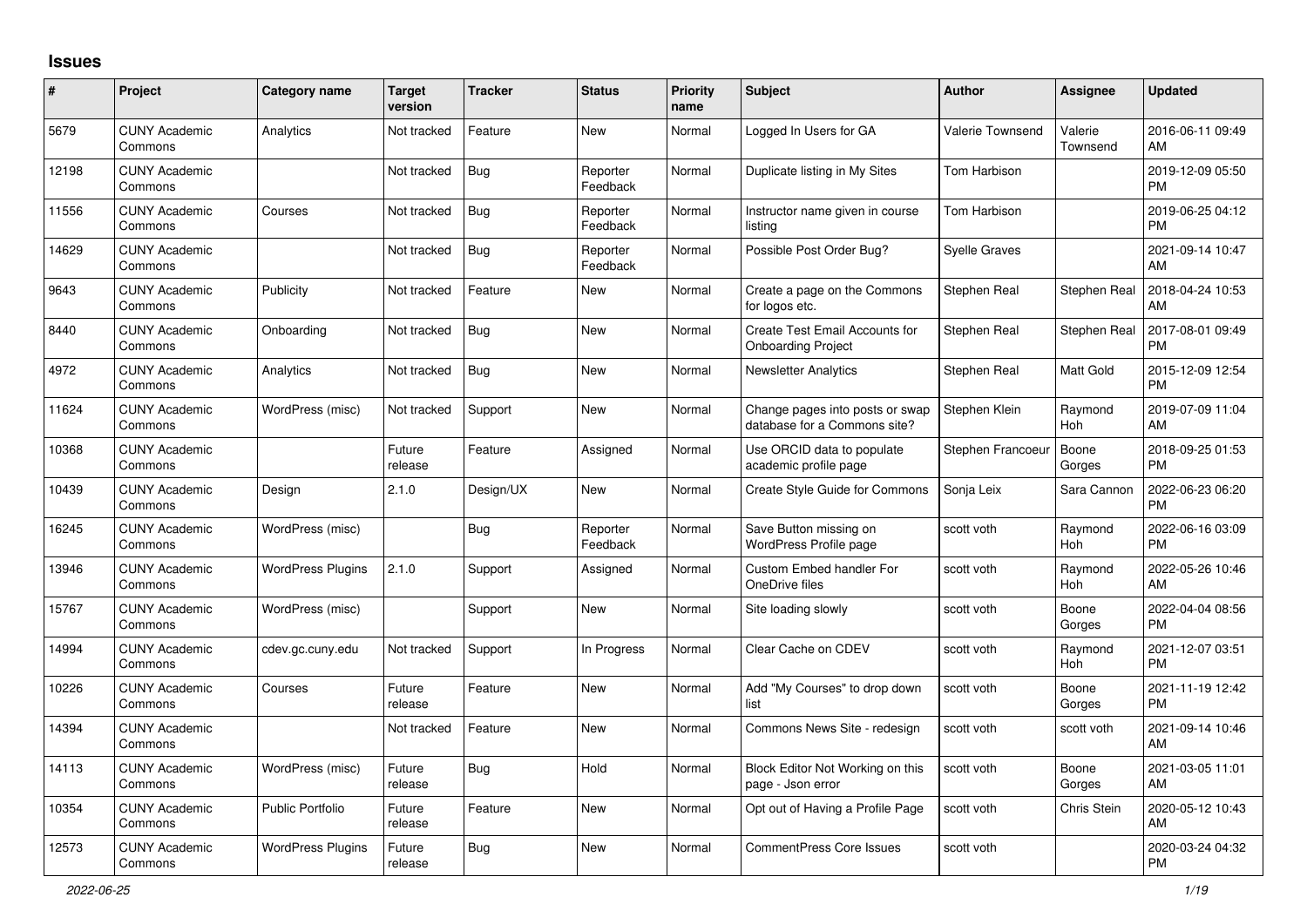| #     | Project                         | <b>Category name</b>     | <b>Target</b><br>version | <b>Tracker</b> | <b>Status</b>        | <b>Priority</b><br>name | <b>Subject</b>                                                                       | Author        | Assignee           | <b>Updated</b>                |
|-------|---------------------------------|--------------------------|--------------------------|----------------|----------------------|-------------------------|--------------------------------------------------------------------------------------|---------------|--------------------|-------------------------------|
| 12392 | <b>CUNY Academic</b><br>Commons | Help/Codex               | Not tracked              | Documentation  | <b>New</b>           | Normal                  | <b>Updates to Common Commons</b><br>Questions on Help Page                           | scott voth    | Margaret<br>Galvan | 2020-02-11 10:53<br>AM        |
| 12247 | <b>CUNY Academic</b><br>Commons | Publicity                | Not tracked              | Support        | <b>New</b>           | Normal                  | <b>Screenshot of First Commons</b><br>Homepage                                       | scott voth    | scott voth         | 2020-01-14 12:08<br>PM        |
| 11860 | <b>CUNY Academic</b><br>Commons | Registration             | Future<br>release        | Feature        | <b>New</b>           | Normal                  | <b>Ensure Students Are Aware They</b><br>Can Use Aliases At Registration             | scott voth    |                    | 2019-09-24 08:46<br>AM        |
| 11788 | <b>CUNY Academic</b><br>Commons | <b>WordPress Plugins</b> | Future<br>release        | Support        | Reporter<br>Feedback | Normal                  | Plugin Request - Browse Aloud                                                        | scott voth    |                    | 2019-09-24 08:42<br>AM        |
| 11493 | <b>CUNY Academic</b><br>Commons | Domain Mapping           | Not tracked              | Support        | Reporter<br>Feedback | Normal                  | Domain Mapping Request - Talia<br>Schaffer                                           | scott voth    | <b>Matt Gold</b>   | 2019-08-06 08:39<br>AM        |
| 11531 | <b>CUNY Academic</b><br>Commons | Events                   | Future<br>release        | Feature        | <b>New</b>           | Normal                  | Main Events calendar should<br>include non-public events that<br>user has access to  | scott voth    | Boone<br>Gorges    | 2019-06-11 10:00<br>AM        |
| 11496 | <b>CUNY Academic</b><br>Commons | <b>Public Portfolio</b>  | 1.15.2                   | Support        | <b>New</b>           | Normal                  | Replace Twitter Icon on Member<br>Portfolio page                                     | scott voth    | Boone<br>Gorges    | 2019-06-06 01:03<br><b>PM</b> |
| 11393 | <b>CUNY Academic</b><br>Commons |                          | Not tracked              | Publicity      | New                  | Normal                  | After 1.15 release, ceate a hero<br>slide and post about adding a site<br>to a group | scott voth    | Patrick<br>Sweeney | 2019-05-14 10:32<br>AM        |
| 11386 | <b>CUNY Academic</b><br>Commons | WordPress - Media        | Not tracked              | Support        | Reporter<br>Feedback | Normal                  | disappearing images                                                                  | scott voth    | Boone<br>Gorges    | 2019-05-14 10:32<br>AM        |
| 10982 | <b>CUNY Academic</b><br>Commons | Domain Mapping           | Not tracked              | Support        | Reporter<br>Feedback | Normal                  | <b>CNAME</b> question                                                                | scott voth    |                    | 2019-01-22 04:29<br><b>PM</b> |
| 10839 | <b>CUNY Academic</b><br>Commons | About page               | Not tracked              | Support        | New                  | Normal                  | <b>Mission Statement Needs</b><br>Revision                                           | scott voth    | <b>Matt Gold</b>   | 2018-12-26 10:58<br>AM        |
| 9515  | <b>CUNY Academic</b><br>Commons | <b>WordPress Plugins</b> | Not tracked              | Bug            | Reporter<br>Feedback | Normal                  | Text to Speech plugin - "More<br>Slowly" checkbox not working                        | scott voth    | Boone<br>Gorges    | 2018-06-13 02:26<br><b>PM</b> |
| 5827  | <b>CUNY Academic</b><br>Commons | <b>Public Portfolio</b>  | Future<br>release        | Bug            | Assigned             | Normal                  | Academic Interests square<br>bracket links not working                               | scott voth    | Chris Stein        | 2016-08-11 11:59<br><b>PM</b> |
| 4438  | <b>CUNY Academic</b><br>Commons | Events                   | Future<br>release        | Bug            | Assigned             | Normal                  | Events Calendar - Export<br><b>Recurring Events</b>                                  | scott voth    | Daniel Jones       | 2016-05-23 04:25<br><b>PM</b> |
| 519   | <b>CUNY Academic</b><br>Commons | <b>BuddyPress Docs</b>   | Future<br>release        | Feature        | Assigned             | Low                     | TOC for individual docs - for new<br>BP "wiki-like" plugin                           | scott voth    | Boone<br>Gorges    | 2015-11-09 05:54<br><b>PM</b> |
| 4535  | <b>CUNY Academic</b><br>Commons | My Commons               | Future<br>release        | Bug            | <b>New</b>           | Low                     | My Commons filter issue                                                              | scott voth    | Raymond<br>Hoh     | 2015-09-01 11:17<br>AM        |
| 3492  | <b>CUNY Academic</b><br>Commons | <b>WordPress Themes</b>  | Future<br>release        | Support        | Assigned             | Normal                  | Add CBOX theme to the<br>Commons                                                     | scott voth    | Raymond<br>Hoh     | 2014-10-08 05:55<br><b>PM</b> |
| 5826  | <b>CUNY Academic</b><br>Commons | <b>WordPress Plugins</b> | Future<br>release        | Support        | Reporter<br>Feedback | Normal                  | <b>Remove Subscription Options</b><br>plugin from directory                          | Sarah Morgano | Sarah<br>Morgano   | 2016-10-21 04:14<br><b>PM</b> |
| 1888  | <b>CUNY Academic</b><br>Commons | Home Page                | Future<br>release        | Feature        | Assigned             | Normal                  | Refactor BP MPO Activity Filter to<br>support proper pagination                      | Sarah Morgano | Boone<br>Gorges    | 2014-05-01 07:11<br>PM        |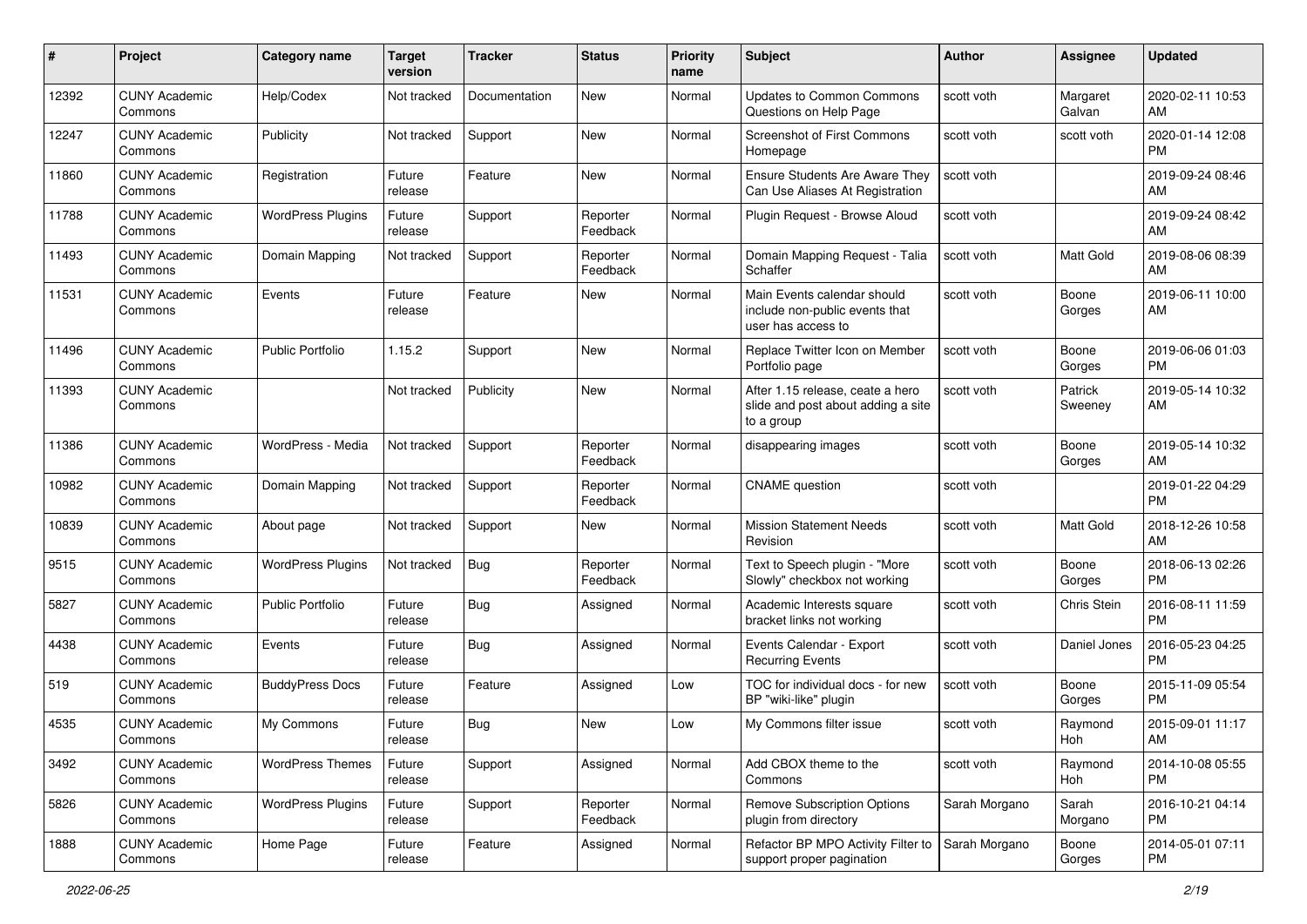| $\#$  | Project                         | Category name            | <b>Target</b><br>version | <b>Tracker</b> | <b>Status</b>                       | <b>Priority</b><br>name | <b>Subject</b>                                                            | <b>Author</b>    | <b>Assignee</b>     | <b>Updated</b>                |
|-------|---------------------------------|--------------------------|--------------------------|----------------|-------------------------------------|-------------------------|---------------------------------------------------------------------------|------------------|---------------------|-------------------------------|
| 585   | <b>CUNY Academic</b><br>Commons | Group Forums             | Future<br>release        | Feature        | Assigned                            | Normal                  | Merge Forum Topics                                                        | Sarah Morgano    | Boone<br>Gorges     | 2011-07-06 04:11<br><b>PM</b> |
| 5298  | <b>CUNY Academic</b><br>Commons |                          | Not tracked              | Publicity      | <b>New</b>                          | Normal                  | Survey Pop-Up Text                                                        | Samantha Raddatz | Samantha<br>Raddatz | 2016-03-22 12:27<br><b>PM</b> |
| 4622  | <b>CUNY Academic</b><br>Commons | <b>Public Portfolio</b>  | Future<br>release        | Design/UX      | <b>New</b>                          | Normal                  | Profile Visibility Settings                                               | Samantha Raddatz | Samantha<br>Raddatz | 2015-09-21 12:18<br><b>PM</b> |
| 4592  | <b>CUNY Academic</b><br>Commons | Events                   | Future<br>release        | Design/UX      | <b>New</b>                          | Normal                  | Event Creation - Venue Dropdown<br>Slow                                   | Samantha Raddatz | Boone<br>Gorges     | 2015-09-14 04:56<br><b>PM</b> |
| 4226  | <b>CUNY Academic</b><br>Commons | <b>BuddyPress Docs</b>   | Future<br>release        | Design/UX      | New                                 | Normal                  | Add option to connect a Doc with<br>a Group                               | Samantha Raddatz | Samantha<br>Raddatz | 2015-09-09 04:08<br><b>PM</b> |
| 4253  | <b>CUNY Academic</b><br>Commons | <b>Public Portfolio</b>  | Future<br>release        | Design/UX      | New                                 | Normal                  | Encourage users to add portfolio<br>content                               | Samantha Raddatz | Samantha<br>Raddatz | 2015-07-07 11:32<br>AM        |
| 4225  | <b>CUNY Academic</b><br>Commons | DiRT Integration         | Future<br>release        | Design/UX      | <b>New</b>                          | Normal                  | Add information to DIRT page (in<br>Create a Group)                       | Samantha Raddatz | <b>Matt Gold</b>    | 2015-06-26 03:14<br><b>PM</b> |
| 4221  | <b>CUNY Academic</b><br>Commons | Group Forums             | Future<br>release        | Design/UX      | Assigned                            | Normal                  | Add 'Number of Posts' display<br>option to Forum page                     | Samantha Raddatz | Samantha<br>Raddatz | 2015-06-26 02:21<br><b>PM</b> |
| 4222  | <b>CUNY Academic</b><br>Commons | User Experience          | Future<br>release        | Design/UX      | <b>New</b>                          | Normal                  | Add information to 'Delete<br>Account' page                               | Samantha Raddatz | scott voth          | 2015-06-26 11:35<br>AM        |
| 58    | <b>CUNY Academic</b><br>Commons | BuddyPress (misc)        | Future<br>release        | Feature        | Assigned                            | Low                     | Make member search sortable by<br>last name                               | Roberta Brody    | Boone<br>Gorges     | 2010-08-26 02:38<br><b>PM</b> |
| 14983 | <b>CUNY Academic</b><br>Commons | WordPress (misc)         | Not tracked              | Support        | Reporter<br>Feedback                | Normal                  | 'Read More" tag not working                                               | Rebecca Krisel   | Raymond<br>Hoh      | 2021-11-23 01:17<br><b>PM</b> |
| 16296 | <b>CUNY Academic</b><br>Commons | Home Page                | 2.0.2                    | <b>Bug</b>     | Staged for<br>Production<br>Release | Normal                  | "Visit Profile" link on Member<br>Directory page doesn't work<br>properly | Raymond Hoh      | Raymond<br>Hoh      | 2022-06-24 07:54<br><b>PM</b> |
| 16255 | <b>CUNY Academic</b><br>Commons | WordPress (misc)         |                          | Bug            | <b>New</b>                          | Normal                  | Need to define 'MULTISITE'<br>constant in wp-config.php                   | Raymond Hoh      |                     | 2022-06-19 09:31<br>AM        |
| 16177 | <b>CUNY Academic</b><br>Commons | Reply By Email           |                          | Bug            | New                                 | Normal                  | Switch to Inbound mode for RBE                                            | Raymond Hoh      | Raymond<br>Hoh      | 2022-05-30 04:32<br><b>PM</b> |
| 11243 | <b>CUNY Academic</b><br>Commons | BuddyPress (misc)        | Future<br>release        | <b>Bug</b>     | <b>New</b>                          | Normal                  | Audit bp-custom.php                                                       | Raymond Hoh      | Raymond<br>Hoh      | 2022-04-26 11:59<br>AM        |
| 14908 | <b>CUNY Academic</b><br>Commons | Performance              |                          | <b>Bug</b>     | <b>New</b>                          | Normal                  | Stale object cache on cdev                                                | Raymond Hoh      | Boone<br>Gorges     | 2021-12-07 09:45<br>AM        |
| 14496 | <b>CUNY Academic</b><br>Commons | Domain Mapping           | Future<br>release        | <b>Bug</b>     | <b>New</b>                          | Normal                  | Mapped domain SSO uses<br>third-party cookies                             | Raymond Hoh      | Raymond<br>Hoh      | 2021-05-24 04:03<br><b>PM</b> |
| 3939  | <b>CUNY Academic</b><br>Commons | <b>WordPress Plugins</b> | Future<br>release        | Bug            | Hold                                | Normal                  | Activity stream support for<br>Co-Authors Plus plugin                     | Raymond Hoh      | Raymond<br>Hoh      | 2015-11-09 06:13<br><b>PM</b> |
| 3691  | <b>CUNY Academic</b><br>Commons | <b>WordPress Plugins</b> | Future<br>release        | <b>Bug</b>     | <b>New</b>                          | Normal                  | <b>WPMU Domain Mapping</b><br>Debugging on cdev                           | Raymond Hoh      | Matt Gold           | 2014-12-12 09:04<br>AM        |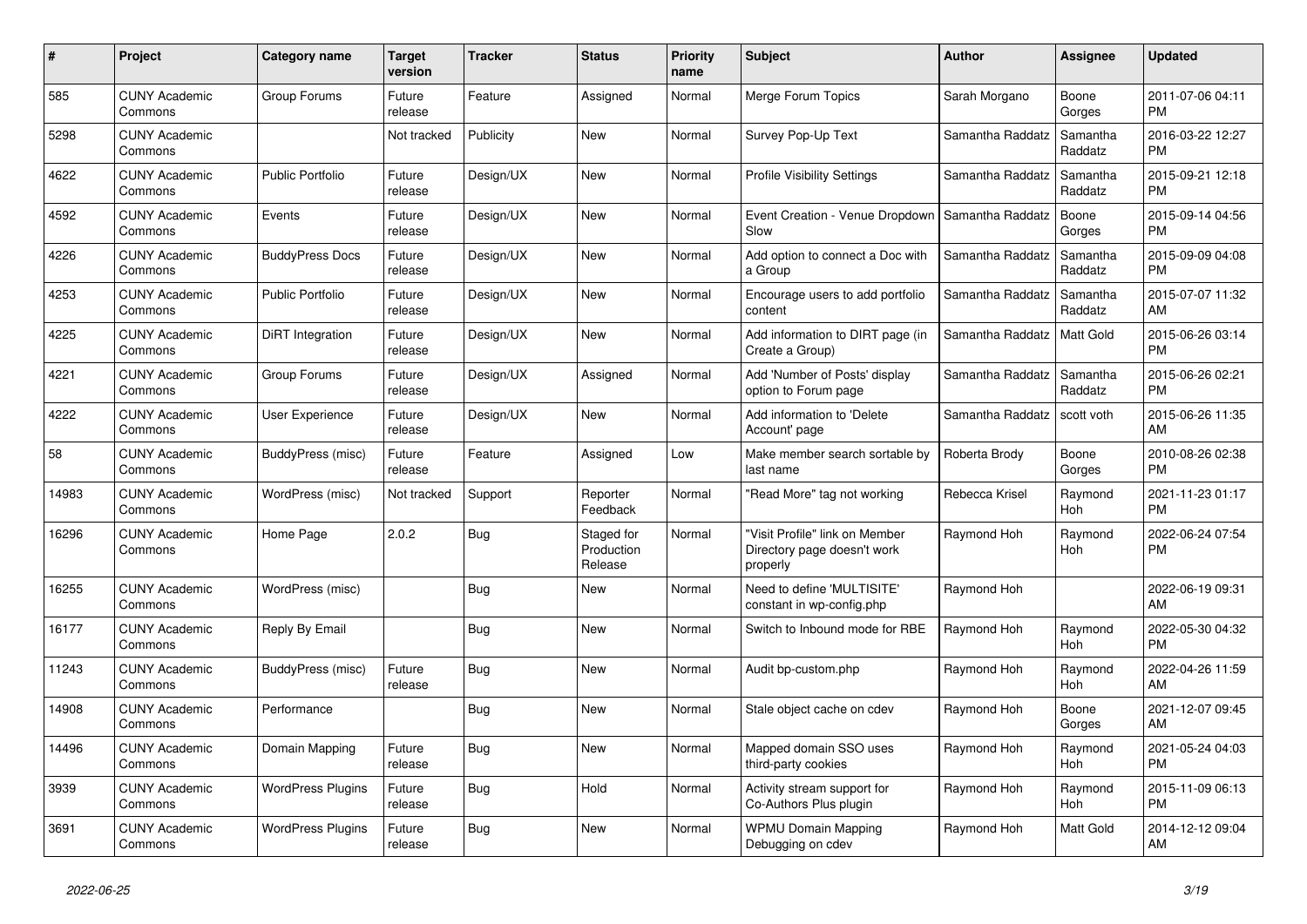| #     | Project                         | <b>Category name</b>     | <b>Target</b><br>version | <b>Tracker</b> | <b>Status</b>        | <b>Priority</b><br>name | <b>Subject</b>                                                                                  | Author                  | <b>Assignee</b>     | <b>Updated</b>                |
|-------|---------------------------------|--------------------------|--------------------------|----------------|----------------------|-------------------------|-------------------------------------------------------------------------------------------------|-------------------------|---------------------|-------------------------------|
| 16294 | <b>CUNY Academic</b><br>Commons |                          |                          | <b>Bug</b>     | <b>New</b>           | Urgent                  | CAC is down                                                                                     | Raffi<br>Khatchadourian |                     | 2022-06-24 02:36<br><b>PM</b> |
| 16290 | <b>CUNY Academic</b><br>Commons |                          |                          | Feature        | Reporter<br>Feedback | Normal                  | Add Table Of Contents Block<br>plug-in                                                          | Raffi<br>Khatchadourian |                     | 2022-06-24 10:26<br>AM        |
| 15516 | <b>CUNY Academic</b><br>Commons | <b>WordPress Plugins</b> |                          | <b>Bug</b>     | Reporter<br>Feedback | Normal                  | Can't publish or save draft of post<br>on wordpress.com                                         | Raffi<br>Khatchadourian | Raymond<br>Hoh      | 2022-03-02 05:52<br><b>PM</b> |
| 15242 | <b>CUNY Academic</b><br>Commons | Performance              | Not tracked              | <b>Bug</b>     | Reporter<br>Feedback | Normal                  | Slugist site                                                                                    | Raffi<br>Khatchadourian | Boone<br>Gorges     | 2022-02-07 11:14<br>AM        |
| 14792 | <b>CUNY Academic</b><br>Commons |                          |                          | <b>Bug</b>     | <b>New</b>           | Normal                  | Inconsistent email notifications<br>from gravity forms                                          | Raffi<br>Khatchadourian |                     | 2021-10-04 01:50<br><b>PM</b> |
| 11077 | <b>CUNY Academic</b><br>Commons | Events                   | Not tracked              | Feature        | Reporter<br>Feedback | Normal                  | Show event category description<br>in event list view                                           | Raffi<br>Khatchadourian |                     | 2019-02-12 10:38<br><b>PM</b> |
| 9420  | <b>CUNY Academic</b><br>Commons | cuny.is                  | Not tracked              | Feature        | <b>New</b>           | Normal                  | Request for http://cuny.is/streams                                                              | Raffi<br>Khatchadourian | Marilyn<br>Weber    | 2018-04-02 10:08<br>AM        |
| 8498  | <b>CUNY Academic</b><br>Commons | <b>WordPress Plugins</b> | Future<br>release        | Feature        | <b>New</b>           | Low                     | <b>Gravity Forms Email Users</b>                                                                | Raffi<br>Khatchadourian | Matt Gold           | 2017-10-13 12:58<br><b>PM</b> |
| 5182  | <b>CUNY Academic</b><br>Commons | Social Paper             | Future<br>release        | Design/UX      | <b>New</b>           | Normal                  | 'Publishing" a private paper on<br>social paper?                                                | Raffi<br>Khatchadourian | Boone<br>Gorges     | 2016-10-13 04:12<br><b>PM</b> |
| 5183  | <b>CUNY Academic</b><br>Commons | Social Paper             | Future<br>release        | Design/UX      | New                  | Normal                  | Creating a new paper when<br>viewing an existing paper                                          | Raffi<br>Khatchadourian | Samantha<br>Raddatz | 2016-02-02 12:09<br><b>PM</b> |
| 8675  | <b>CUNY Academic</b><br>Commons | User Onboarding          | Future<br>release        | Bug            | Reporter<br>Feedback | Low                     | Add new User search screen calls<br>for the input of email address but<br>doesn't work with one | Paul Hebert             | Boone<br>Gorges     | 2017-10-11 11:17<br>AM        |
| 14483 | <b>CUNY Academic</b><br>Commons | WordPress - Media        | Not tracked              | Bug            | Reporter<br>Feedback | Normal                  | <b>Wordpress PDF Embed Stopped</b><br>Working after JITP Media Clone                            | Patrick DeDauw          | Boone<br>Gorges     | 2021-05-20 01:51<br><b>PM</b> |
| 11449 | <b>CUNY Academic</b><br>Commons | WordPress - Media        | Not tracked              | Support        | Reporter<br>Feedback | Normal                  | Cloning Media Library for JITP<br>from Staging to Production Site                               | Patrick DeDauw          | Boone<br>Gorges     | 2019-05-13 12:00<br><b>PM</b> |
| 6665  | <b>CUNY Academic</b><br>Commons |                          | Not tracked              | Publicity      | <b>New</b>           | Normal                  | Dead Link in 1.10 announcement<br>post                                                          | Paige Dupont            | <b>Stephen Real</b> | 2016-12-01 03:11<br><b>PM</b> |
| 9346  | <b>CUNY Academic</b><br>Commons | WordPress (misc)         | Not tracked              | Bug            | <b>New</b>           | Normal                  | Clone cetls.bmcc.cuny.edu for<br>development                                                    | Owen Roberts            | Raymond<br>Hoh      | 2018-03-06 05:35<br><b>PM</b> |
| 3475  | <b>CUNY Academic</b><br>Commons | Events                   | Future<br>release        | Feature        | Assigned             | Normal                  | Request to add plugin to<br>streamline room<br>booking/appointment booking                      | Naomi Barrettara        | Boone<br>Gorges     | 2014-12-01 05:14<br><b>PM</b> |
| 2754  | <b>CUNY Academic</b><br>Commons | Design                   | Future<br>release        | Feature        | Assigned             | Normal                  | Determine strategy for CAC logo<br>handling in top header                                       | Micki Kaufman           | Chris Stein         | 2015-01-05 08:53<br><b>PM</b> |
| 2753  | <b>CUNY Academic</b><br>Commons | <b>Public Portfolio</b>  | Future<br>release        | Feature        | <b>New</b>           | Normal                  | Create actual actual tagification in<br>academic interests and other<br>fields                  | l Micki Kaufman         | Boone<br>Gorges     | 2015-01-05 08:52<br><b>PM</b> |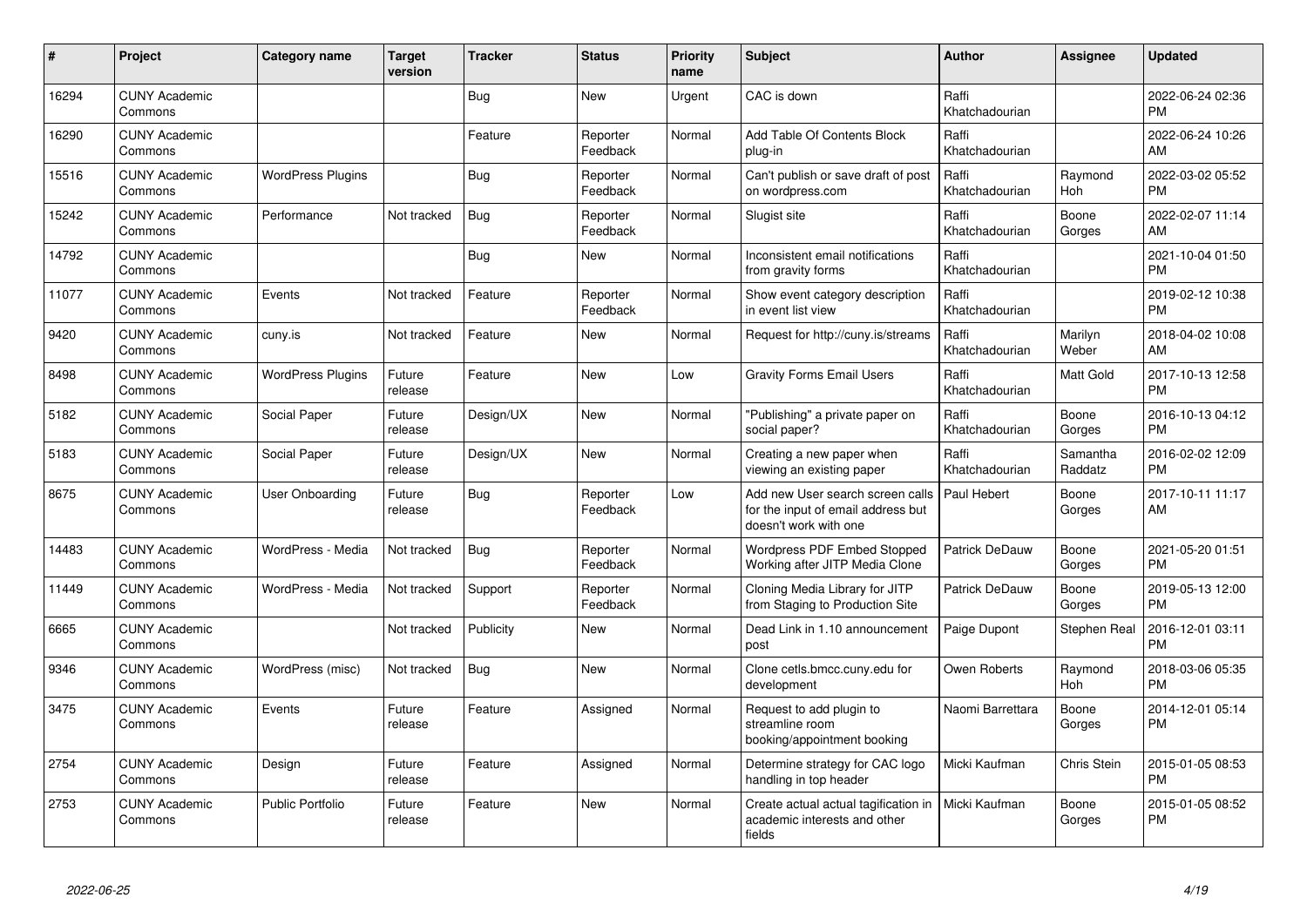| $\pmb{\#}$ | Project                         | <b>Category name</b>       | <b>Target</b><br>version | <b>Tracker</b> | <b>Status</b>        | <b>Priority</b><br>name | <b>Subject</b>                                                                                                                               | Author                 | <b>Assignee</b>     | <b>Updated</b>                |
|------------|---------------------------------|----------------------------|--------------------------|----------------|----------------------|-------------------------|----------------------------------------------------------------------------------------------------------------------------------------------|------------------------|---------------------|-------------------------------|
| 3510       | <b>CUNY Academic</b><br>Commons | Publicity                  | 1.7                      | Publicity      | Assigned             | Normal                  | Post on the News Blog re: 'My<br>Commons'                                                                                                    | Micki Kaufman          | Sarah<br>Morgano    | 2014-10-15 11:18<br>AM        |
| 3511       | <b>CUNY Academic</b><br>Commons | Publicity                  | 1.7                      | Publicity      | Assigned             | Normal                  | Social media for 1.7                                                                                                                         | Micki Kaufman          | Sarah<br>Morgano    | 2014-10-14 03:32<br><b>PM</b> |
| 3509       | <b>CUNY Academic</b><br>Commons | Publicity                  | 1.7                      | Publicity      | New                  | Normal                  | Create 1.7 digital signage imagery                                                                                                           | Micki Kaufman          | Marilyn<br>Weber    | 2014-10-01 12:40<br><b>PM</b> |
| 3506       | <b>CUNY Academic</b><br>Commons | Publicity                  | 1.7                      | Publicity      | <b>New</b>           | Normal                  | Prepare 1.7 email messaging                                                                                                                  | Micki Kaufman          | Micki<br>Kaufman    | 2014-10-01 12:36<br><b>PM</b> |
| 2167       | <b>CUNY Academic</b><br>Commons | WordPress (misc)           | Future<br>release        | Bug            | Assigned             | Normal                  | <b>CAC-Livestream Plugin Issues</b>                                                                                                          | Michael Smith          | Dominic<br>Giglio   | 2015-01-02 03:06<br><b>PM</b> |
| 3458       | <b>CUNY Academic</b><br>Commons | Groups (misc)              | Future<br>release        | Feature        | Assigned             | Normal                  | Filter Members of Group by<br>Campus                                                                                                         | Michael Smith          | Samantha<br>Raddatz | 2014-09-26 08:32<br><b>PM</b> |
| 9908       | <b>CUNY Academic</b><br>Commons |                            | Not tracked              | Feature        | <b>New</b>           | Normal                  | Is it possible to send email<br>updates to users (or an email<br>address not on the list) for only a<br>single page AFTER being<br>prompted? | <b>Michael Shields</b> | scott voth          | 2018-06-11 01:34<br><b>PM</b> |
| 481        | <b>CUNY Academic</b><br>Commons | Groups (misc)              | Future<br>release        | Feature        | Assigned             | Normal                  | ability to archive inactive groups<br>and blogs                                                                                              | Michael Mandiberg      | Samantha<br>Raddatz | 2015-11-09 05:56<br><b>PM</b> |
| 15604      | <b>CUNY Academic</b><br>Commons | <b>Email Notifications</b> | Future<br>release        | Feature        | Assigned             | Normal                  | <b>Restructure Commons Group</b><br><b>Digest Email Messages</b>                                                                             | Matt Gold              | Boone<br>Gorges     | 2022-05-26 10:45<br>AM        |
| 8901       | <b>CUNY Academic</b><br>Commons | Accessibility              | Future<br>release        | Feature        | Assigned             | Normal                  | Theme analysis for accessibility                                                                                                             | <b>Matt Gold</b>       | Boone<br>Gorges     | 2022-04-26 11:59<br>AM        |
| 8900       | <b>CUNY Academic</b><br>Commons | Accessibility              | Future<br>release        | Feature        | Assigned             | Normal                  | Look into tools to enforce<br>accessibility in WP environment                                                                                | <b>Matt Gold</b>       | Boone<br>Gorges     | 2022-04-26 11:59<br>AM        |
| 13949      | <b>CUNY Academic</b><br>Commons |                            | Not tracked              | Bug            | <b>New</b>           | Normal                  | Continued debugging of runaway<br>MySQL connections                                                                                          | <b>Matt Gold</b>       | Boone<br>Gorges     | 2021-09-14 10:42<br>AM        |
| 7115       | <b>CUNY Academic</b><br>Commons | Groups (misc)              | Future<br>release        | Feature        | Reporter<br>Feedback | Normal                  | make licensing info clear during<br>group creation                                                                                           | <b>Matt Gold</b>       | Raymond<br>Hoh      | 2020-12-08 11:32<br>AM        |
| 5581       | <b>CUNY Academic</b><br>Commons | Analytics                  | Future<br>release        | Feature        | Assigned             | Normal                  | <b>Explore alternatives to Google</b><br>Analytics                                                                                           | <b>Matt Gold</b>       | Valerie<br>Townsend | 2020-04-17 03:12<br><b>PM</b> |
| 8836       | <b>CUNY Academic</b><br>Commons | <b>Blogs (BuddyPress)</b>  | Future<br>release        | Feature        | Assigned             | Normal                  | Redesign site launch process                                                                                                                 | <b>Matt Gold</b>       | Boone<br>Gorges     | 2019-10-03 02:49<br><b>PM</b> |
| 8666       | <b>CUNY Academic</b><br>Commons | Teaching                   | Not tracked              | Documentation  | Assigned             | Normal                  | Create Teaching on the<br>Commons Resource Page                                                                                              | Matt Gold              | Laurie Hurson       | 2019-09-23 03:16<br><b>PM</b> |
| 1544       | <b>CUNY Academic</b><br>Commons | Groups (misc)              | Future<br>release        | Feature        | Reporter<br>Feedback | Normal                  | Group Filtering and Sorting                                                                                                                  | Matt Gold              | Chris Stein         | 2019-03-01 02:25<br><b>PM</b> |
| 5016       | <b>CUNY Academic</b><br>Commons | Events                     | Future<br>release        | Feature        | Assigned             | Low                     | Allow comments to be posted on<br>events                                                                                                     | <b>Matt Gold</b>       | Raymond<br>Hoh      | 2019-03-01 02:23<br>PM        |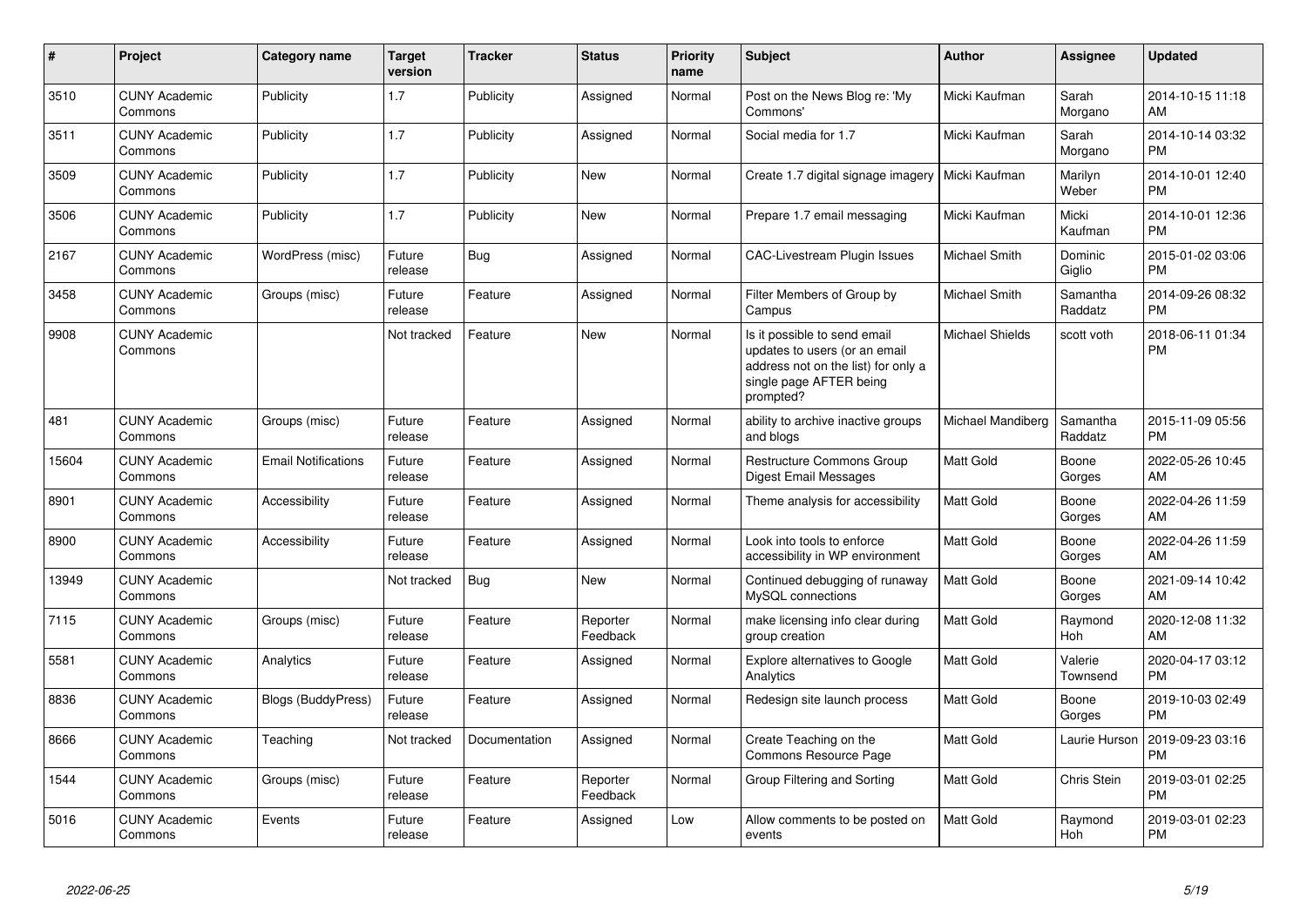| #     | <b>Project</b>                  | Category name              | <b>Target</b><br>version | <b>Tracker</b> | <b>Status</b>        | <b>Priority</b><br>name | <b>Subject</b>                                                                        | <b>Author</b>    | <b>Assignee</b>       | <b>Updated</b>                |
|-------|---------------------------------|----------------------------|--------------------------|----------------|----------------------|-------------------------|---------------------------------------------------------------------------------------|------------------|-----------------------|-------------------------------|
| 10659 | <b>CUNY Academic</b><br>Commons | Group Forums               | Future<br>release        | Feature        | Assigned             | Normal                  | Post to multiple groups via email                                                     | <b>Matt Gold</b> | Raymond<br><b>Hoh</b> | 2018-11-15 12:54<br>AM        |
| 9028  | <b>CUNY Academic</b><br>Commons | Onboarding                 | Future<br>release        | Feature        | Assigned             | Normal                  | suggest groups to new members<br>during the registration process                      | <b>Matt Gold</b> | Chris Stein           | 2018-10-24 12:34<br><b>PM</b> |
| 9947  | <b>CUNY Academic</b><br>Commons | <b>WordPress Plugins</b>   | Future<br>release        | Feature        | Reporter<br>Feedback | Normal                  | Install H5P quiz plugin                                                               | Matt Gold        | Boone<br>Gorges       | 2018-09-11 11:01<br>AM        |
| 9979  | <b>CUNY Academic</b><br>Commons | <b>Email Notifications</b> | Not tracked              | Bug            | Reporter<br>Feedback | Normal                  | Reports of slow email activation<br>emails                                            | <b>Matt Gold</b> | Boone<br>Gorges       | 2018-08-29 09:40<br><b>PM</b> |
| 10040 | <b>CUNY Academic</b><br>Commons | WordPress (misc)           | Not tracked              | Bug            | Reporter<br>Feedback | Normal                  | User doesn't see full list of themes                                                  | <b>Matt Gold</b> | Boone<br>Gorges       | 2018-07-25 10:12<br>AM        |
| 9941  | <b>CUNY Academic</b><br>Commons | Wiki                       | Not tracked              | Support        | Assigned             | Normal                  | Wiki functionality                                                                    | Matt Gold        | Boone<br>Gorges       | 2018-06-26 10:57<br>AM        |
| 3768  | <b>CUNY Academic</b><br>Commons | <b>Public Portfolio</b>    | Future<br>release        | Feature        | Assigned             | Normal                  | Institutions/Past positions on<br>public portfolios                                   | <b>Matt Gold</b> | Boone<br>Gorges       | 2018-04-23 10:44<br>AM        |
| 8991  | <b>CUNY Academic</b><br>Commons | Reply By Email             | Not tracked              | Bug            | Hold                 | Normal                  | RBE duplicate email message<br>issue                                                  | <b>Matt Gold</b> | Raymond<br>Hoh        | 2018-02-18 08:53<br><b>PM</b> |
| 9015  | <b>CUNY Academic</b><br>Commons | Groups (misc)              | Not tracked              | Outreach       | Assigned             | Normal                  | Email group admins the email<br>addresses of their groups                             | Matt Gold        | Matt Gold             | 2018-01-02 09:54<br>AM        |
| 8992  | NYCDH Community<br>Site         |                            |                          | Bug            | Assigned             | Normal                  | Multiple RBE error reports                                                            | <b>Matt Gold</b> | Raymond<br>Hoh        | 2017-12-11 05:43<br><b>PM</b> |
| 8976  | <b>CUNY Academic</b><br>Commons | Reply By Email             | Not tracked              | Feature        | Assigned             | Normal                  | Package RBE new topics<br>posting?                                                    | <b>Matt Gold</b> | Raymond<br>Hoh        | 2017-12-04 02:34<br><b>PM</b> |
| 8898  | <b>CUNY Academic</b><br>Commons | Social Paper               | Not tracked              | Feature        | Assigned             | Normal                  | Usage data on docs and social<br>paper                                                | <b>Matt Gold</b> | Matt Gold             | 2017-11-16 11:32<br>AM        |
| 8837  | <b>CUNY Academic</b><br>Commons |                            | Not tracked              | Feature        | Assigned             | Normal                  | Create a form to request info from<br>people requesting premium<br>themes and plugins | <b>Matt Gold</b> | Marilyn<br>Weber      | 2017-11-14 03:35<br><b>PM</b> |
| 8902  | <b>CUNY Academic</b><br>Commons | Design                     | Not tracked              | Feature        | Assigned             | Normal                  | Report back on research on<br><b>BuddyPress themes</b>                                | <b>Matt Gold</b> | Michael Smith         | 2017-11-10 12:31<br><b>PM</b> |
| 8756  | <b>CUNY Academic</b><br>Commons | Group Blogs                | Future<br>release        | Feature        | Hold                 | Normal                  | Connect multiple blogs to one<br>group?                                               | Matt Gold        | Boone<br>Gorges       | 2017-09-30 10:42<br>AM        |
| 5316  | <b>CUNY Academic</b><br>Commons | <b>User Experience</b>     | Future<br>release        | Feature        | Assigned             | Normal                  | Prompt user email address<br>updates                                                  | Matt Gold        | Stephen Real          | 2016-12-21 03:30<br><b>PM</b> |
| 4980  | <b>CUNY Academic</b><br>Commons | Home Page                  | Future<br>release        | Feature        | Assigned             | Normal                  | <b>CAC Featured Content -- Adding</b><br>Randomization                                | <b>Matt Gold</b> | Boone<br>Gorges       | 2016-12-12 03:01<br><b>PM</b> |
| 6995  | <b>CUNY Academic</b><br>Commons | Home Page                  | Not tracked              | <b>Bug</b>     | Assigned             | Normal                  | member filter on homepage not<br>working                                              | <b>Matt Gold</b> | Raymond<br>Hoh        | 2016-12-11 09:46<br><b>PM</b> |
| 6671  | <b>CUNY Academic</b><br>Commons | Reply By Email             | Not tracked              | Bug            | Assigned             | Normal                  | 'Post too often" RBE error<br>message                                                 | <b>Matt Gold</b> | Raymond<br>Hoh        | 2016-11-11 09:55<br>AM        |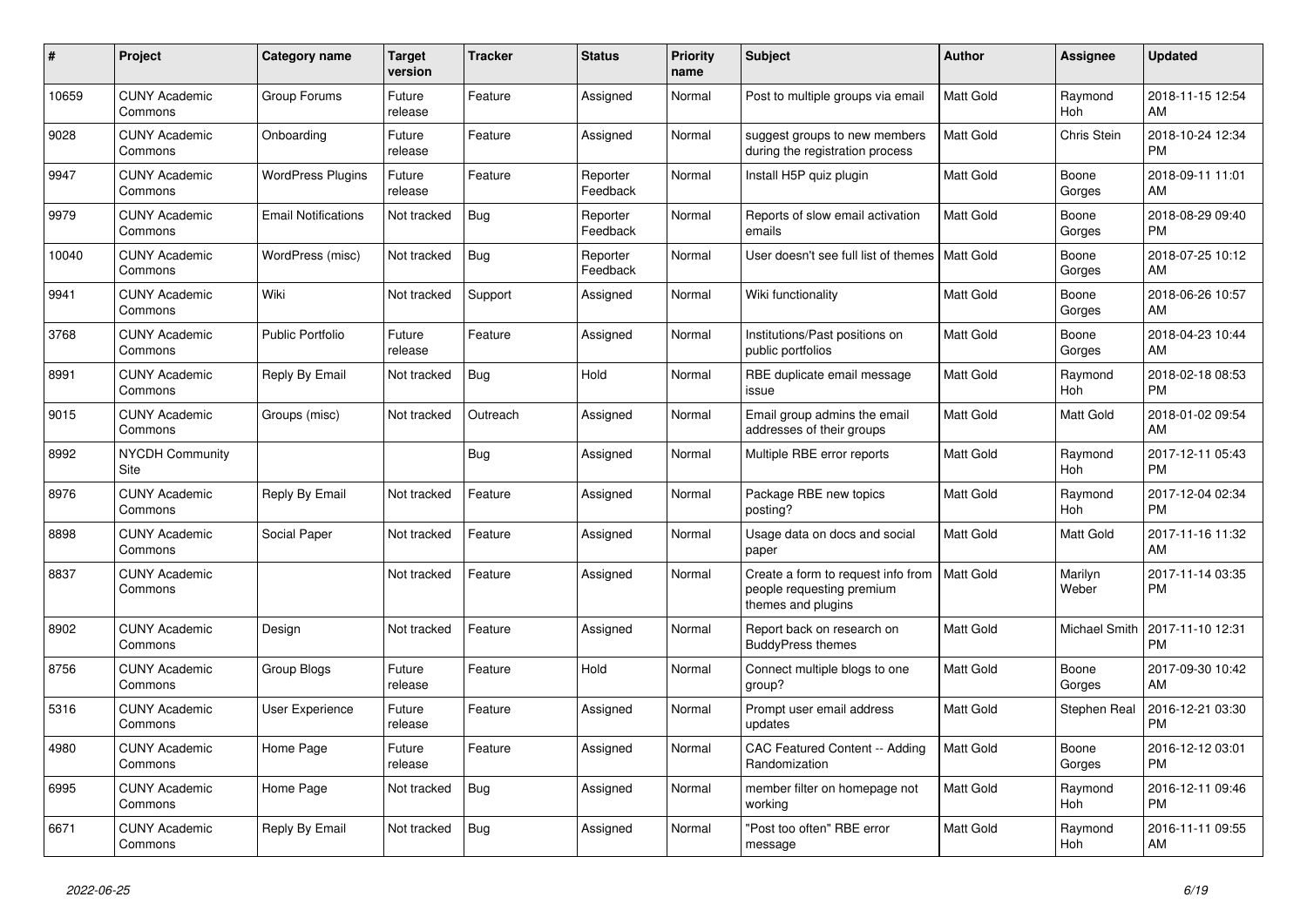| $\pmb{\#}$ | <b>Project</b>                  | Category name            | <b>Target</b><br>version | <b>Tracker</b> | <b>Status</b>        | <b>Priority</b><br>name | <b>Subject</b>                                                                            | <b>Author</b>    | <b>Assignee</b>     | <b>Updated</b>                |
|------------|---------------------------------|--------------------------|--------------------------|----------------|----------------------|-------------------------|-------------------------------------------------------------------------------------------|------------------|---------------------|-------------------------------|
| 6426       | <b>CUNY Academic</b><br>Commons | Spam/Spam<br>Prevention  | Future<br>release        | Feature        | Assigned             | Normal                  | Force captcha on all comments?                                                            | <b>Matt Gold</b> | <b>Tahir Butt</b>   | 2016-10-24 02:06<br><b>PM</b> |
| 3090       | <b>CUNY Academic</b><br>Commons | Twitter page             | Future<br>release        | Feature        | Assigned             | Normal                  | Prevent Retweets from showing<br>up on Commons twitter page                               | <b>Matt Gold</b> | Tahir Butt          | 2016-10-24 11:31<br>AM        |
| 6298       | <b>CUNY Academic</b><br>Commons | User Experience          | Not tracked              | Design/UX      | Assigned             | Normal                  | Examine data from survey                                                                  | Matt Gold        | Margaret<br>Galvan  | 2016-10-14 12:16<br><b>PM</b> |
| 4903       | <b>CUNY Academic</b><br>Commons | Events                   | Future<br>release        | Design/UX      | Assigned             | Normal                  | Improving visual appearance of<br>event calendars                                         | <b>Matt Gold</b> | Boone<br>Gorges     | 2016-10-13 11:51<br>AM        |
| 5696       | <b>CUNY Academic</b><br>Commons | Events                   | Future<br>release        | Feature        | Assigned             | Normal                  | Events Calendar - display options<br>calendar aggregation                                 | Matt Gold        | Boone<br>Gorges     | 2016-10-13 11:44<br>AM        |
| 6115       | <b>CUNY Academic</b><br>Commons | Publicity                | Not tracked              | Feature        | Assigned             | Normal                  | create digital signage for GC                                                             | Matt Gold        | scott voth          | 2016-10-11 10:09<br><b>PM</b> |
| 6014       | <b>CUNY Academic</b><br>Commons | Publicity                | Future<br>release        | Publicity      | Reporter<br>Feedback | Normal                  | Google search listing                                                                     | <b>Matt Gold</b> | Boone<br>Gorges     | 2016-09-21 03:48<br><b>PM</b> |
| 5955       | <b>CUNY Academic</b><br>Commons | Outreach                 | Future<br>release        | Feature        | Assigned             | Normal                  | Create auto-newsletter for<br>commons members                                             | Matt Gold        | Luke Waltzer        | 2016-08-30 10:34<br>AM        |
| 5691       | <b>CUNY Academic</b><br>Commons | Blogs (BuddyPress)       | Future<br>release        | <b>Bug</b>     | Assigned             | High                    | Differing numbers on Sites display   Matt Gold                                            |                  | Raymond<br>Hoh      | 2016-06-13 01:37<br><b>PM</b> |
| 3657       | <b>CUNY Academic</b><br>Commons | WordPress (misc)         | Not tracked              | Feature        | <b>New</b>           | Normal                  | Create alert for GC email<br>addresses                                                    | <b>Matt Gold</b> | <b>Matt Gold</b>    | 2016-04-14 11:29<br><b>PM</b> |
| 3369       | <b>CUNY Academic</b><br>Commons | Reply By Email           | Not tracked              | Outreach       | Hold                 | Normal                  | Release reply by email to WP<br>plugin directory                                          | <b>Matt Gold</b> | Raymond<br>Hoh      | 2016-03-01 12:46<br><b>PM</b> |
| 4986       | <b>CUNY Academic</b><br>Commons | ZenDesk                  | Not tracked              | Support        | Assigned             | Normal                  | Prepare documentation for<br>Zendesk re web widget                                        | Matt Gold        | Samantha<br>Raddatz | 2016-02-25 03:09<br><b>PM</b> |
| 636        | <b>CUNY Academic</b><br>Commons | WordPress (misc)         | Not tracked              | Support        | Assigned             | Normal                  | Create Lynda.com-like Table of<br><b>Contents for Prospective Tutorial</b><br>Screencasts | Matt Gold        | scott voth          | 2016-02-23 03:12<br><b>PM</b> |
| 4070       | <b>CUNY Academic</b><br>Commons | Analytics                | Not tracked              | Support        | Assigned             | Normal                  | Request for JITP site analytics                                                           | <b>Matt Gold</b> | Seth Persons        | 2016-02-23 03:09<br><b>PM</b> |
| 1105       | <b>CUNY Academic</b><br>Commons | WordPress (misc)         | Future<br>release        | Feature        | Assigned             | Normal                  | Rephrase Blog Privacy Options                                                             | Matt Gold        | Samantha<br>Raddatz | 2015-11-09 06:19<br><b>PM</b> |
| 554        | <b>CUNY Academic</b><br>Commons | BuddyPress (misc)        | Future<br>release        | Feature        | Assigned             | Normal                  | Add Trackback notifications to<br>site-wide activity feed                                 | Matt Gold        | Boone<br>Gorges     | 2015-11-09 06:19<br><b>PM</b> |
| 365        | <b>CUNY Academic</b><br>Commons | WordPress (misc)         | Future<br>release        | Feature        | Assigned             | Normal                  | <b>Create Mouseover Tooltips</b><br>throughout Site                                       | <b>Matt Gold</b> | Chris Stein         | 2015-11-09 06:18<br><b>PM</b> |
| 497        | <b>CUNY Academic</b><br>Commons | <b>WordPress Plugins</b> | Future<br>release        | Feature        | Assigned             | Normal                  | Drag and Drop Ordering on<br>Gallery Post Plugin                                          | <b>Matt Gold</b> | Ron Rennick         | 2015-11-09 06:18<br><b>PM</b> |
| 287        | <b>CUNY Academic</b><br>Commons | WordPress (misc)         | Future<br>release        | Feature        | Assigned             | Normal                  | Create troubleshooting tool for<br>account sign-up                                        | <b>Matt Gold</b> | Boone<br>Gorges     | 2015-11-09 06:17<br><b>PM</b> |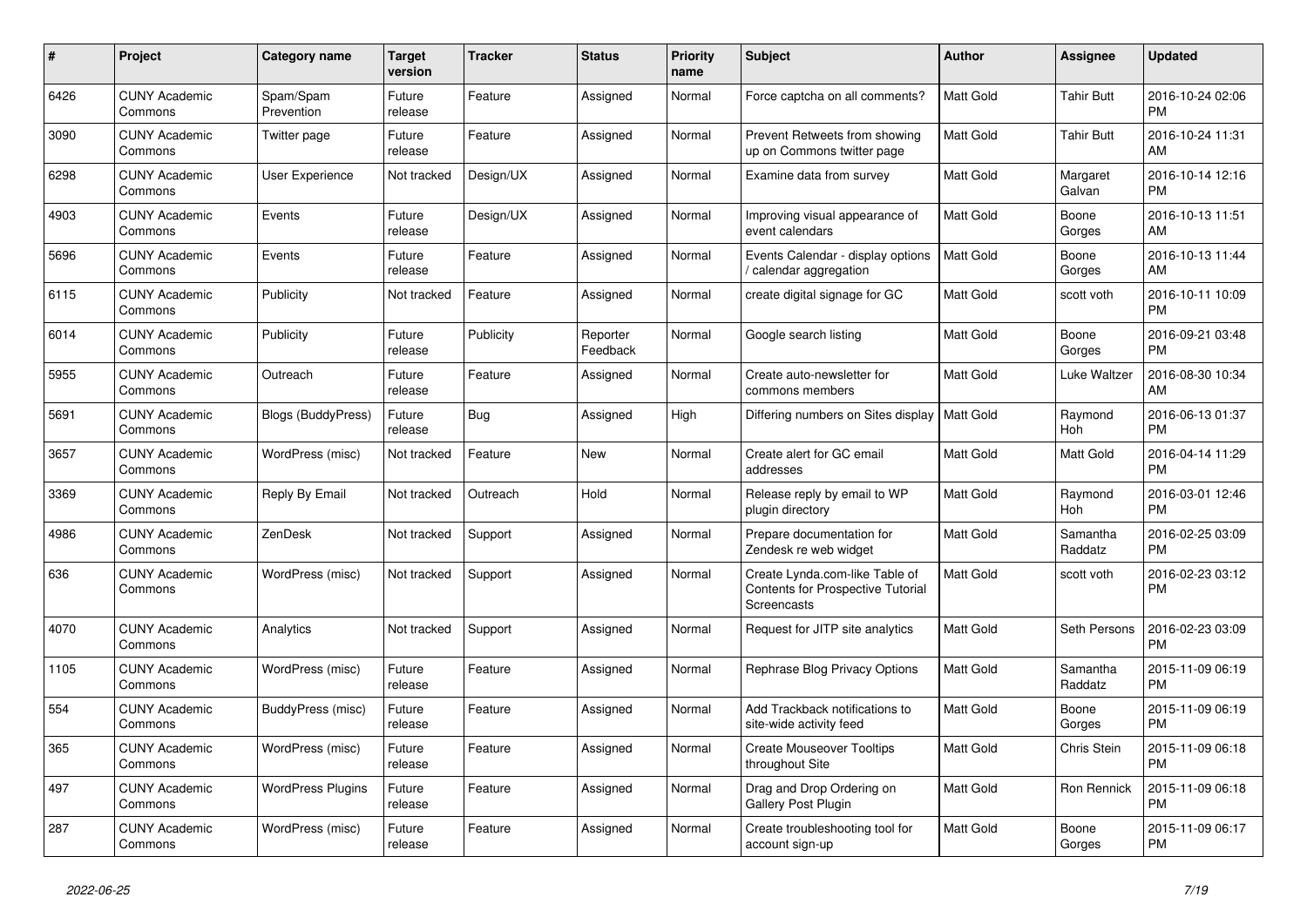| #    | <b>Project</b>                  | <b>Category name</b>       | <b>Target</b><br>version | <b>Tracker</b> | <b>Status</b>        | <b>Priority</b><br>name | <b>Subject</b>                                                                       | <b>Author</b>    | Assignee              | <b>Updated</b>                |
|------|---------------------------------|----------------------------|--------------------------|----------------|----------------------|-------------------------|--------------------------------------------------------------------------------------|------------------|-----------------------|-------------------------------|
| 2523 | <b>CUNY Academic</b><br>Commons | <b>BuddyPress Docs</b>     | Future<br>release        | Feature        | Assigned             | Normal                  | Allow Users to Upload Images to<br><b>BP</b> Docs                                    | Matt Gold        | Boone<br>Gorges       | 2015-11-09 06:14<br><b>PM</b> |
| 2013 | <b>CUNY Academic</b><br>Commons | <b>Public Portfolio</b>    | Future<br>release        | Feature        | Assigned             | Low                     | Have Profile Privacy Options<br>show up only for filled-in fields                    | Matt Gold        | Boone<br>Gorges       | 2015-11-09 06:09<br><b>PM</b> |
| 333  | <b>CUNY Academic</b><br>Commons | <b>Email Notifications</b> | Future<br>release        | Feature        | Assigned             | Low                     | <b>Delay Forum Notification Email</b><br>Delivery Until After Editing Period<br>Ends | <b>Matt Gold</b> | Raymond<br>Hoh        | 2015-11-09 06:01<br><b>PM</b> |
| 1456 | <b>CUNY Academic</b><br>Commons | Group Invitations          | Future<br>release        | Feature        | Reporter<br>Feedback | Low                     | Invite to Group Button from Profile   Matt Gold<br>Field                             |                  | Samantha<br>Raddatz   | 2015-11-09 05:59<br><b>PM</b> |
| 1192 | <b>CUNY Academic</b><br>Commons | <b>Group Files</b>         | Future<br>release        | Feature        | Assigned             | Low                     | When posting group files, allow<br>users to add a category without<br>saving         | Matt Gold        | Raymond<br>Hoh        | 2015-11-09 05:53<br><b>PM</b> |
| 653  | <b>CUNY Academic</b><br>Commons | Group Blogs                | Future<br>release        | Feature        | Assigned             | Normal                  | Redesign Integration of Groups<br>and Blogs                                          | <b>Matt Gold</b> | Samantha<br>Raddatz   | 2015-11-09 05:40<br><b>PM</b> |
| 310  | <b>CUNY Academic</b><br>Commons | BuddyPress (misc)          | Future<br>release        | Feature        | Assigned             | Low                     | <b>Friend Request Email</b>                                                          | Matt Gold        | Samantha<br>Raddatz   | 2015-11-09 05:08<br><b>PM</b> |
| 3517 | <b>CUNY Academic</b><br>Commons | My Commons                 | Future<br>release        | Feature        | Assigned             | Normal                  | Mute/Unmute My Commons<br>updates                                                    | <b>Matt Gold</b> | Raymond<br>Hoh        | 2015-11-09 01:19<br><b>PM</b> |
| 4661 | <b>CUNY Academic</b><br>Commons | <b>User Experience</b>     | Future<br>release        | Bug            | Assigned             | Normal                  | Simplify Events text                                                                 | Matt Gold        | Samantha<br>Raddatz   | 2015-10-02 09:06<br><b>PM</b> |
| 4404 | <b>CUNY Academic</b><br>Commons | <b>Public Portfolio</b>    | Future<br>release        | Design/UX      | Assigned             | Normal                  | Change color of permissions info<br>on portfolio editing interface                   | Matt Gold        | Samantha<br>Raddatz   | 2015-08-11 05:28<br>PM        |
| 4235 | <b>CUNY Academic</b><br>Commons |                            | Not tracked              | Design/UX      | Assigned             | Normal                  | Explore user experience around<br>comments on forum topics vs<br>docs                | Matt Gold        | Samantha<br>Raddatz   | 2015-07-21 10:23<br>AM        |
| 4238 | <b>CUNY Academic</b><br>Commons | Events                     | Future<br>release        | Feature        | Assigned             | Normal                  | Copy Events to Other Groups?                                                         | Matt Gold        | Boone<br>Gorges       | 2015-07-02 10:08<br>AM        |
| 4053 | <b>CUNY Academic</b><br>Commons | Events                     | Future<br>release        | Feature        | Assigned             | Normal                  | Create new tab for past events                                                       | Matt Gold        | Boone<br>Gorges       | 2015-05-12 02:10<br><b>PM</b> |
| 4027 | <b>CUNY Academic</b><br>Commons | Commons In A Box           | Not tracked              | Design/UX      | Assigned             | Normal                  | Usability review of CBOX update<br>procedures                                        | <b>Matt Gold</b> | Samantha<br>Raddatz   | 2015-05-11 06:36<br><b>PM</b> |
| 3536 | <b>CUNY Academic</b><br>Commons | My Commons                 | Future<br>release        | Feature        | Assigned             | Normal                  | Infinite Scroll on My Commons<br>page                                                | Matt Gold        | Raymond<br><b>Hoh</b> | 2015-04-13 04:42<br><b>PM</b> |
| 3662 | <b>CUNY Academic</b><br>Commons | <b>SEO</b>                 | Future<br>release        | Feature        | Assigned             | Normal                  | Duplicate Content/SEO/Google<br>issues                                               | Matt Gold        | Raymond<br><b>Hoh</b> | 2015-04-13 04:37<br><b>PM</b> |
| 370  | <b>CUNY Academic</b><br>Commons | Registration               | Future<br>release        | Feature        | Assigned             | High                    | Guest Accounts                                                                       | Matt Gold        | Matt Gold             | 2015-04-09 09:33<br><b>PM</b> |
| 3577 | <b>CUNY Academic</b><br>Commons | My Commons                 | Future<br>release        | Design/UX      | Assigned             | Normal                  | Replies to items in My Commons                                                       | <b>Matt Gold</b> | Raymond<br>Hoh        | 2015-04-09 05:19<br><b>PM</b> |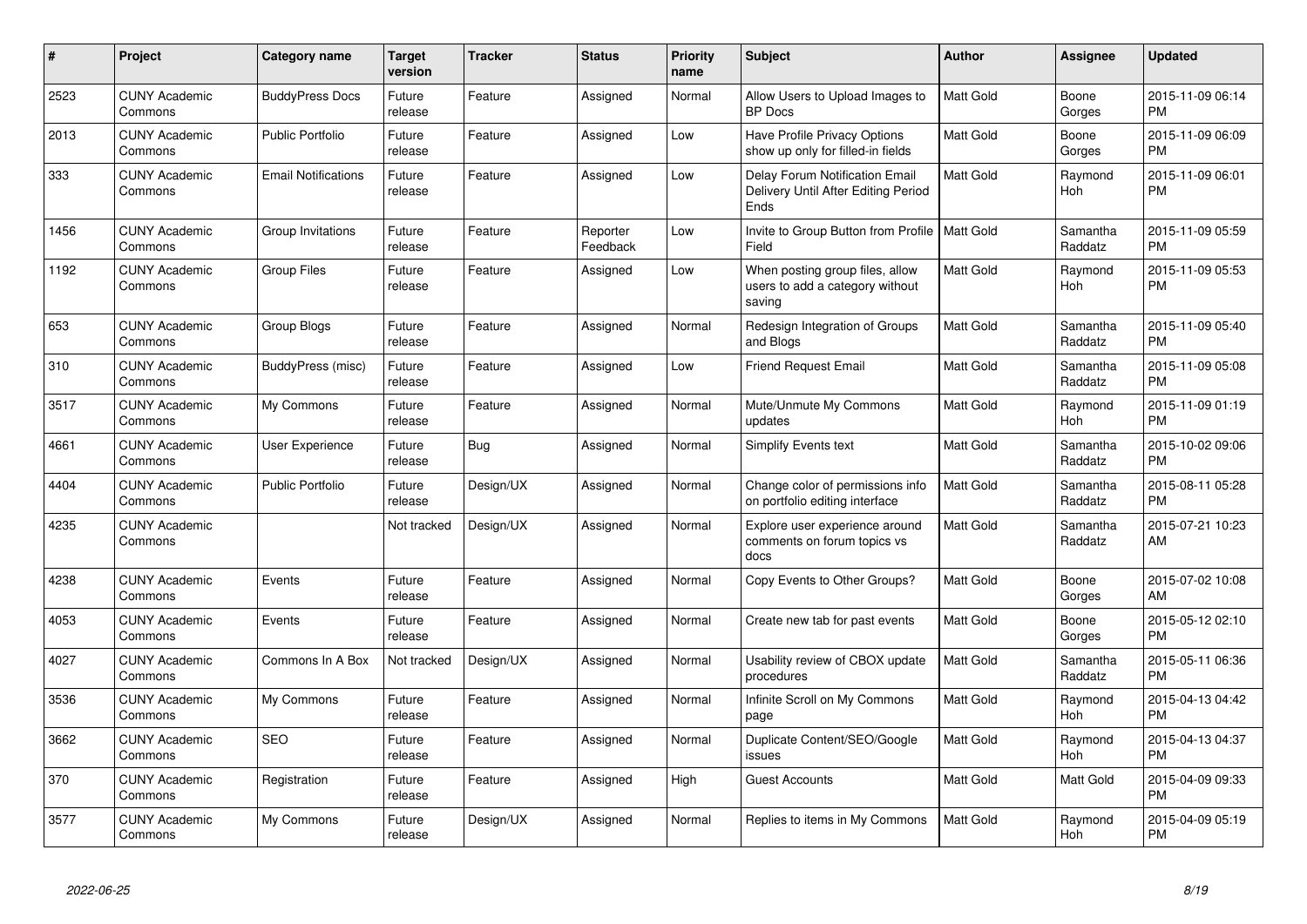| #             | Project                         | <b>Category name</b>     | <b>Target</b><br>version | <b>Tracker</b> | <b>Status</b>       | <b>Priority</b><br>name | <b>Subject</b>                                                                | Author           | <b>Assignee</b>   | <b>Updated</b>                |
|---------------|---------------------------------|--------------------------|--------------------------|----------------|---------------------|-------------------------|-------------------------------------------------------------------------------|------------------|-------------------|-------------------------------|
| 3770          | <b>CUNY Academic</b><br>Commons | <b>Public Portfolio</b>  | Future<br>release        | Feature        | Assigned            | Normal                  | Improve Layout/Formatting of<br>Positions Area on Public<br><b>Portfolios</b> | Matt Gold        | Chris Stein       | 2015-04-01 09:17<br><b>PM</b> |
| 3308          | <b>CUNY Academic</b><br>Commons | Group Invitations        | Future<br>release        | Feature        | Assigned            | Normal                  | Allow members to rescind group<br>invitations                                 | <b>Matt Gold</b> | Boone<br>Gorges   | 2015-04-01 08:53<br><b>PM</b> |
| 3759          | <b>CUNY Academic</b><br>Commons | WordPress (misc)         | Future<br>release        | Feature        | Assigned            | Normal                  | Review Interface for Adding Users   Matt Gold<br>to Blogs                     |                  | Boone<br>Gorges   | 2015-03-24 05:52<br><b>PM</b> |
| 3042          | <b>CUNY Academic</b><br>Commons | <b>Public Portfolio</b>  | Future<br>release        | Feature        | Assigned            | Normal                  | Browsing member interests                                                     | Matt Gold        | Boone<br>Gorges   | 2015-03-21 09:04<br><b>PM</b> |
| 364           | <b>CUNY Academic</b><br>Commons | <b>WordPress Plugins</b> | Future<br>release        | Feature        | New                 | Normal                  | <b>Bulletin Board</b>                                                         | Matt Gold        |                   | 2015-01-05 08:50<br><b>PM</b> |
| 1562          | <b>CUNY Academic</b><br>Commons | <b>WordPress Plugins</b> | Future<br>release        | Feature        | Assigned            | Low                     | Play with NYT Collaborative<br><b>Authoring Tool</b>                          | Matt Gold        | Boone<br>Gorges   | 2015-01-05 08:47<br><b>PM</b> |
| 658           | <b>CUNY Academic</b><br>Commons | <b>WordPress Plugins</b> | Future<br>release        | Feature        | Assigned            | Normal                  | Rebulid Sitewide Tag Suggestion                                               | <b>Matt Gold</b> | Boone<br>Gorges   | 2015-01-05 08:47<br><b>PM</b> |
| 412           | <b>CUNY Academic</b><br>Commons | <b>WordPress Themes</b>  | Future<br>release        | Feature        | Assigned            | Normal                  | <b>Featured Themes</b>                                                        | Matt Gold        | Dominic<br>Giglio | 2015-01-05 08:44<br><b>PM</b> |
| 3524          | <b>CUNY Academic</b><br>Commons | Documentation            | Not tracked              | Documentation  | Assigned            | Normal                  | Post describing all you can do<br>when starting up a new<br>blog/group        | Matt Gold        | scott voth        | 2014-10-04 12:56<br><b>PM</b> |
| 2223          | <b>CUNY Academic</b><br>Commons | <b>WordPress Plugins</b> | Future<br>release        | Feature        | Assigned            | Low                     | Add Participad to the CUNY<br>Academic Commons                                | <b>Matt Gold</b> | Boone<br>Gorges   | 2014-09-17 10:03<br><b>PM</b> |
| 3419          | <b>CUNY Academic</b><br>Commons | Group Invitations        | 1.6.14                   | Bug            | Testing<br>Required | Normal                  | Neatening the display of<br>messages on group requests                        | Matt Gold        | Boone<br>Gorges   | 2014-09-01 09:29<br><b>PM</b> |
| 3354          | <b>CUNY Academic</b><br>Commons | <b>Group Files</b>       | Future<br>release        | Feature        | Assigned            | Low                     | Allow Group Download of Multiple<br><b>Selected Files</b>                     | Matt Gold        | Chris Stein       | 2014-08-01 08:50<br>AM        |
| 3220          | <b>CUNY Academic</b><br>Commons | Public Portfolio         | Future<br>release        | Feature        | Assigned            | Normal                  | Add indent/outdent option to<br>Formatting Buttons on Profile<br>Page         | <b>Matt Gold</b> | Boone<br>Gorges   | 2014-05-21 10:39<br><b>PM</b> |
| 3080          | <b>CUNY Academic</b><br>Commons | <b>Group Files</b>       | Future<br>release        | Feature        | Assigned            | Low                     | Create a system to keep track of<br>file changes                              | Matt Gold        | Boone<br>Gorges   | 2014-02-26 10:04<br><b>PM</b> |
| 2618          | <b>NYCDH Community</b><br>Site  |                          |                          | Bug            | Assigned            | Low                     | Mark blogs as spam when created   Matt Gold<br>by users marked as spam        |                  | Boone<br>Gorges   | 2013-06-09 11:38<br>PM        |
| $ 940\rangle$ | <b>CUNY Academic</b><br>Commons | Redmine                  | Future<br>release        | Feature        | Assigned            | Low                     | Communication with users after<br>releases                                    | Matt Gold        | Dominic<br>Giglio | 2012-09-09 04:36<br><b>PM</b> |
| 599           | <b>CUNY Academic</b><br>Commons | BuddyPress (misc)        | Future<br>release        | Feature        | Assigned            | Normal                  | Consider adding rating plugins for<br><b>BuddyPress/BBPress</b>               | <b>Matt Gold</b> | Boone<br>Gorges   | 2011-08-22 06:50<br>PM        |
| 635           | <b>CUNY Academic</b><br>Commons | BuddyPress (misc)        | Future<br>release        | Feature        | Assigned            | Normal                  | Big Blue Button -<br>Videoconferencing in Groups and<br>Blogs                 | Matt Gold        | Boone<br>Gorges   | 2011-03-14 03:24<br><b>PM</b> |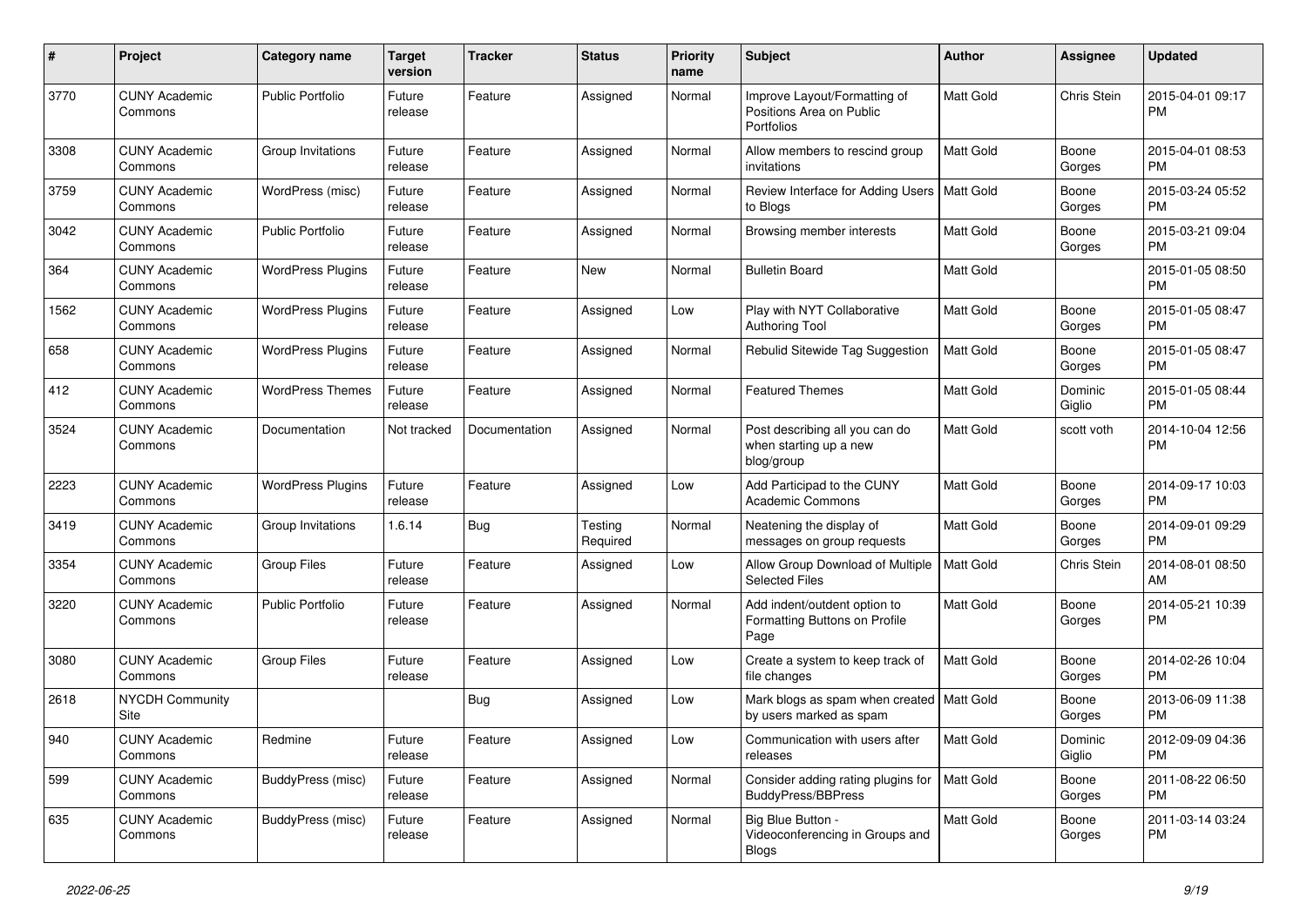| $\pmb{\sharp}$ | Project                         | <b>Category name</b>     | <b>Target</b><br>version | <b>Tracker</b> | <b>Status</b>                       | <b>Priority</b><br>name | <b>Subject</b>                                                     | <b>Author</b>      | Assignee              | <b>Updated</b>                |
|----------------|---------------------------------|--------------------------|--------------------------|----------------|-------------------------------------|-------------------------|--------------------------------------------------------------------|--------------------|-----------------------|-------------------------------|
| 500            | <b>CUNY Academic</b><br>Commons | BuddyPress (misc)        | Future<br>release        | Feature        | Assigned                            | Normal                  | <b>Export Group Data</b>                                           | <b>Matt Gold</b>   | Boone<br>Gorges       | 2010-12-19 12:09<br><b>PM</b> |
| 435            | <b>CUNY Academic</b><br>Commons | BuddyPress (misc)        | Future<br>release        | Feature        | Assigned                            | Normal                  | Include Avatar Images in Forum<br><b>Post Notification Emails</b>  | Matt Gold          | Boone<br>Gorges       | 2010-12-08 12:40<br><b>PM</b> |
| 377            | <b>CUNY Academic</b><br>Commons | BuddyPress (misc)        | Future<br>release        | Feature        | Assigned                            | Normal                  | Like buttons                                                       | <b>Matt Gold</b>   | Boone<br>Gorges       | 2010-11-16 05:13<br><b>PM</b> |
| 10678          | <b>CUNY Academic</b><br>Commons |                          | Not tracked              | <b>Bug</b>     | Reporter<br>Feedback                | High                    | Newsletter Plugin Not Sending<br><b>Out Newsletters</b>            | Mark Webb          | Boone<br>Gorges       | 2019-09-16 09:38<br><b>PM</b> |
| 11120          | <b>CUNY Academic</b><br>Commons | <b>WordPress Plugins</b> | Not tracked              | <b>Bug</b>     | Reporter<br>Feedback                | Normal                  | Events Manager Events Not<br>Showing Up                            | Mark Webb          |                       | 2019-02-27 04:10<br><b>PM</b> |
| 10769          | <b>CUNY Academic</b><br>Commons | <b>WordPress Themes</b>  | Not tracked              | <b>Bug</b>     | Reporter<br>Feedback                | Normal                  | 2011 Theme Sidebar                                                 | Mark Webb          |                       | 2018-12-04 04:09<br><b>PM</b> |
| 10262          | <b>CUNY Academic</b><br>Commons |                          | Not tracked              | Bug            | Reporter<br>Feedback                | Normal                  | Newsletter Plugin: Broken Image<br>at Bottom of All Newsletters    | Mark Webb          | Raymond<br><b>Hoh</b> | 2018-08-30 05:17<br><b>PM</b> |
| 2571           | <b>NYCDH Community</b><br>Site  |                          |                          | Feature        | Assigned                            | Normal                  | Add Google custom search box to<br>homepage                        | <b>Mark Newton</b> | Raymond<br>Hoh        | 2013-05-18 07:49<br><b>PM</b> |
| 2574           | <b>NYCDH Community</b><br>Site  |                          |                          | Feature        | Assigned                            | Normal                  | Add Way to Upload Files to<br>Groups                               | Mark Newton        | Raymond<br>Hoh        | 2013-05-18 07:46<br><b>PM</b> |
| 2576           | <b>NYCDH Community</b><br>Site  |                          |                          | Bug            | Hold                                | Low                     | Test Next Button in Javascript<br><b>Tutorial Under Activities</b> | <b>Mark Newton</b> | Alex Gil              | 2013-05-18 02:55<br><b>PM</b> |
| 2573           | <b>NYCDH Community</b><br>Site  |                          |                          | Feature        | Reporter<br>Feedback                | Normal                  | Add dh nyc twitter list feed to site                               | <b>Mark Newton</b> | Matt Gold             | 2013-05-16 11:42<br><b>PM</b> |
| 2577           | <b>NYCDH Community</b><br>Site  |                          |                          | Feature        | Assigned                            | Low                     | Investigate Potential to Add Links<br>to the Forum                 | <b>Mark Newton</b> | Alex Gil              | 2013-05-16 09:40<br><b>PM</b> |
| 16291          | <b>CUNY Academic</b><br>Commons | Site cloning             | 2.0.2                    | Support        | Staged for<br>Production<br>Release | Normal                  | Images coming up blank in Media<br>Library                         | Marilyn Weber      | Raymond<br><b>Hoh</b> | 2022-06-23 08:28<br><b>PM</b> |
| 15978          | <b>CUNY Academic</b><br>Commons | WordPress - Media        | 2.0.2                    | Support        | Reporter<br>Feedback                | Normal                  | tex files?                                                         | Marilyn Weber      | Raymond<br>Hoh        | 2022-06-14 11:36<br>AM        |
| 15655          | <b>CUNY Academic</b><br>Commons |                          | 2.0.2                    | Support        | Reporter<br>Feedback                | Normal                  | Event Aggregator plugin?                                           | Marilyn Weber      |                       | 2022-06-14 11:36<br>AM        |
| 15169          | <b>CUNY Academic</b><br>Commons |                          | 2.0.2                    | Support        | Reporter<br>Feedback                | Normal                  | new Prelude website zipfiles for<br>custom theme and other files.  | Marilyn Weber      |                       | 2022-06-14 11:36<br>AM        |
| 16110          | <b>CUNY Academic</b><br>Commons |                          |                          | Support        | Reporter<br>Feedback                | Normal                  | remove Creative Commons<br>license from pages?                     | Marilyn Weber      | Raymond<br>Hoh        | 2022-05-17 06:11<br><b>PM</b> |
| 16099          | <b>CUNY Academic</b><br>Commons |                          |                          | Support        | Reporter<br>Feedback                | Normal                  | request for Newsletter Glue                                        | Marilyn Weber      |                       | 2022-05-13 12:14<br><b>PM</b> |
| 15685          | <b>CUNY Academic</b><br>Commons |                          |                          | Support        | <b>New</b>                          | High                    | problem with chrome?                                               | Marilyn Weber      |                       | 2022-04-25 03:40<br><b>PM</b> |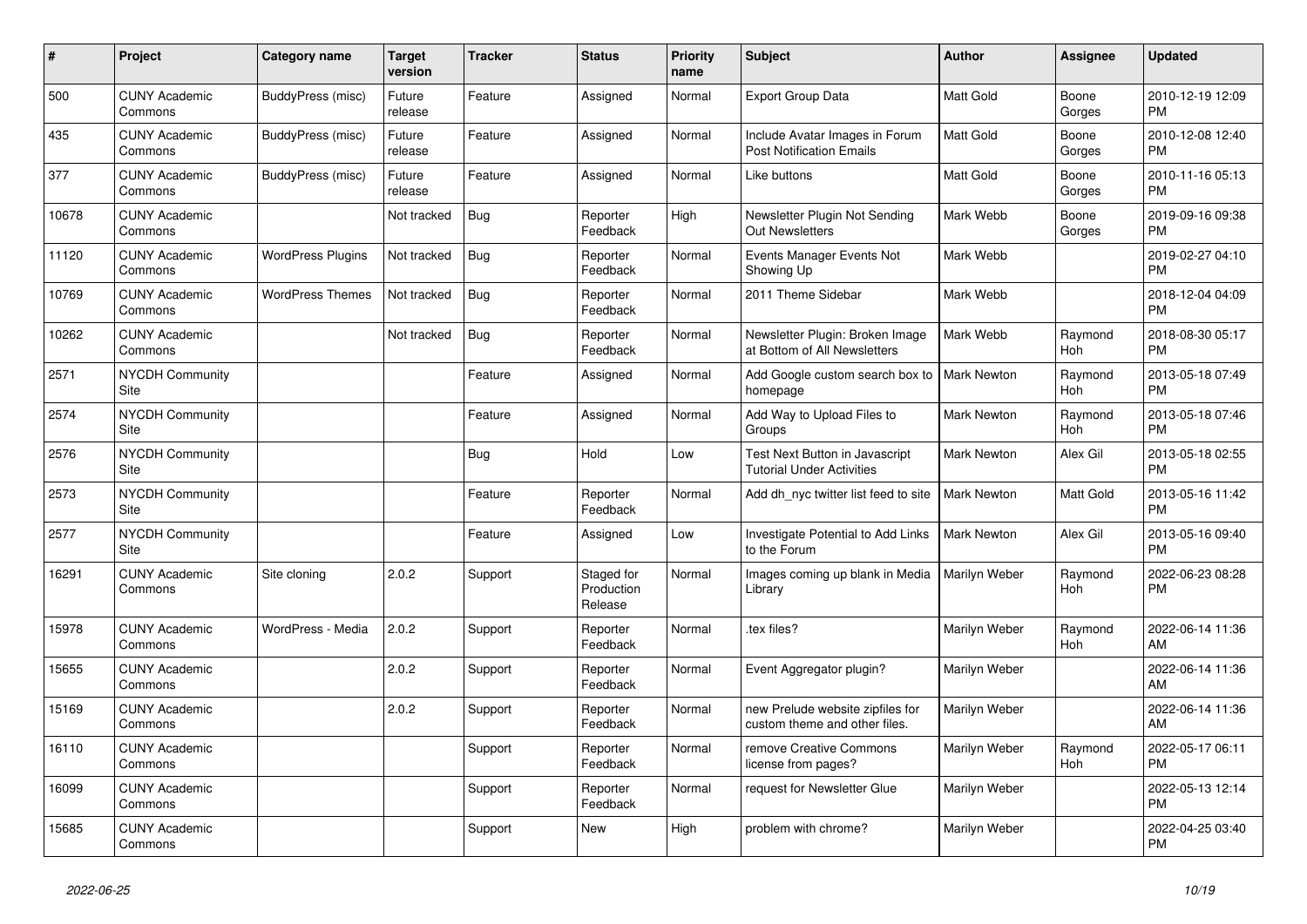| #     | Project                         | <b>Category name</b>     | <b>Target</b><br>version | <b>Tracker</b> | <b>Status</b>        | <b>Priority</b><br>name | <b>Subject</b>                                                                                | <b>Author</b>        | <b>Assignee</b>  | <b>Updated</b>                |
|-------|---------------------------------|--------------------------|--------------------------|----------------|----------------------|-------------------------|-----------------------------------------------------------------------------------------------|----------------------|------------------|-------------------------------|
| 15816 | <b>CUNY Academic</b><br>Commons |                          | Not tracked              | Support        | <b>New</b>           | Normal                  | slow loading at SPS                                                                           | Marilyn Weber        |                  | 2022-04-05 01:26<br><b>PM</b> |
| 15565 | <b>CUNY Academic</b><br>Commons |                          |                          | Support        | <b>New</b>           | Normal                  | Events - send updates to an email<br>listserv                                                 | <b>Marilyn Weber</b> |                  | 2022-03-10 01:06<br>PM        |
| 15370 | <b>CUNY Academic</b><br>Commons |                          |                          | Support        | Reporter<br>Feedback | Normal                  | All-in-One Event Calendar?                                                                    | Marilyn Weber        |                  | 2022-02-17 11:03<br>AM        |
| 15260 | <b>CUNY Academic</b><br>Commons |                          |                          | Support        | Reporter<br>Feedback | Normal                  | Diacritical markings   European<br><b>Stages</b>                                              | Marilyn Weber        |                  | 2022-02-04 08:16<br>AM        |
| 15045 | <b>CUNY Academic</b><br>Commons |                          |                          | Support        | <b>New</b>           | Normal                  | no result for KCeL in the search<br>box on the commons                                        | Marilyn Weber        |                  | 2021-12-10 11:29<br>AM        |
| 14911 | <b>CUNY Academic</b><br>Commons | <b>WordPress Themes</b>  | Not tracked              | Support        | <b>New</b>           | Normal                  | Twentytwentyone theme                                                                         | Marilyn Weber        |                  | 2021-10-28 10:37<br>AM        |
| 14900 | <b>CUNY Academic</b><br>Commons |                          | Not tracked              | Support        | Reporter<br>Feedback | Normal                  | previous theme?                                                                               | Marilyn Weber        |                  | 2021-10-25 10:31<br>AM        |
| 14784 | <b>CUNY Academic</b><br>Commons |                          |                          | Support        | Reporter<br>Feedback | Normal                  | User report of logo problem when<br>using Customizer theme                                    | Marilyn Weber        |                  | 2021-09-17 10:25<br>AM        |
| 14398 | <b>CUNY Academic</b><br>Commons |                          | Not tracked              | Support        | Reporter<br>Feedback | Normal                  | Events plug-in notification<br>problem                                                        | Marilyn Weber        |                  | 2021-05-11 11:21<br>AM        |
| 14074 | <b>CUNY Academic</b><br>Commons | WordPress (misc)         | Not tracked              | Support        | Reporter<br>Feedback | Normal                  | page password protection<br>problem                                                           | Marilyn Weber        |                  | 2021-03-02 11:03<br>AM        |
| 13912 | <b>CUNY Academic</b><br>Commons |                          | Not tracked              | Feature        | Hold                 | Low                     | posting "missed schedule"                                                                     | Marilyn Weber        |                  | 2021-02-23 10:46<br>AM        |
| 13975 | <b>CUNY Academic</b><br>Commons | Social Paper             | Not tracked              | Support        | Reporter<br>Feedback | Normal                  | can't approve comments on<br>Social Paper paper                                               | Marilyn Weber        |                  | 2021-02-12 09:33<br>AM        |
| 13328 | <b>CUNY Academic</b><br>Commons | Group Forums             | Not tracked              | <b>Bug</b>     | Reporter<br>Feedback | Normal                  | cross-posting in two related<br>groups                                                        | Marilyn Weber        | Raymond<br>Hoh   | 2020-09-15 10:39<br><b>PM</b> |
| 13286 | <b>CUNY Academic</b><br>Commons |                          | Not tracked              | Support        | <b>New</b>           | Normal                  | problem connecting with<br>WordPress app                                                      | Marilyn Weber        | Raymond<br>Hoh   | 2020-09-08 11:16<br>AM        |
| 13255 | <b>CUNY Academic</b><br>Commons |                          | Not tracked              | Support        | Reporter<br>Feedback | Normal                  | Accessibility problems                                                                        | Marilyn Weber        |                  | 2020-09-01 05:48<br><b>PM</b> |
| 13034 | <b>CUNY Academic</b><br>Commons |                          | Not tracked              | Support        | Reporter<br>Feedback | Normal                  | a site is asking people to join the<br>Commons to get a download                              | Marilyn Weber        |                  | 2020-07-12 07:23<br>AM        |
| 12741 | <b>CUNY Academic</b><br>Commons | <b>WordPress Plugins</b> | Not tracked              | Support        | Reporter<br>Feedback | Normal                  | Tableau Public Viz Block                                                                      | Marilyn Weber        | Raymond<br>Hoh   | 2020-05-12 11:00<br>AM        |
| 12382 | <b>CUNY Academic</b><br>Commons | Membership               | Not tracked              | Support        | <b>New</b>           | Normal                  | Email request change                                                                          | Marilyn Weber        | Marilyn<br>Weber | 2020-02-06 12:56<br>PM        |
| 12360 | <b>CUNY Academic</b><br>Commons | <b>WordPress Themes</b>  | Not tracked              | Bug            | Reporter<br>Feedback | Normal                  | site just says "DANTE We are<br>currently in maintenance mode,<br>please check back shortly." | Marilyn Weber        |                  | 2020-02-04 12:13<br><b>PM</b> |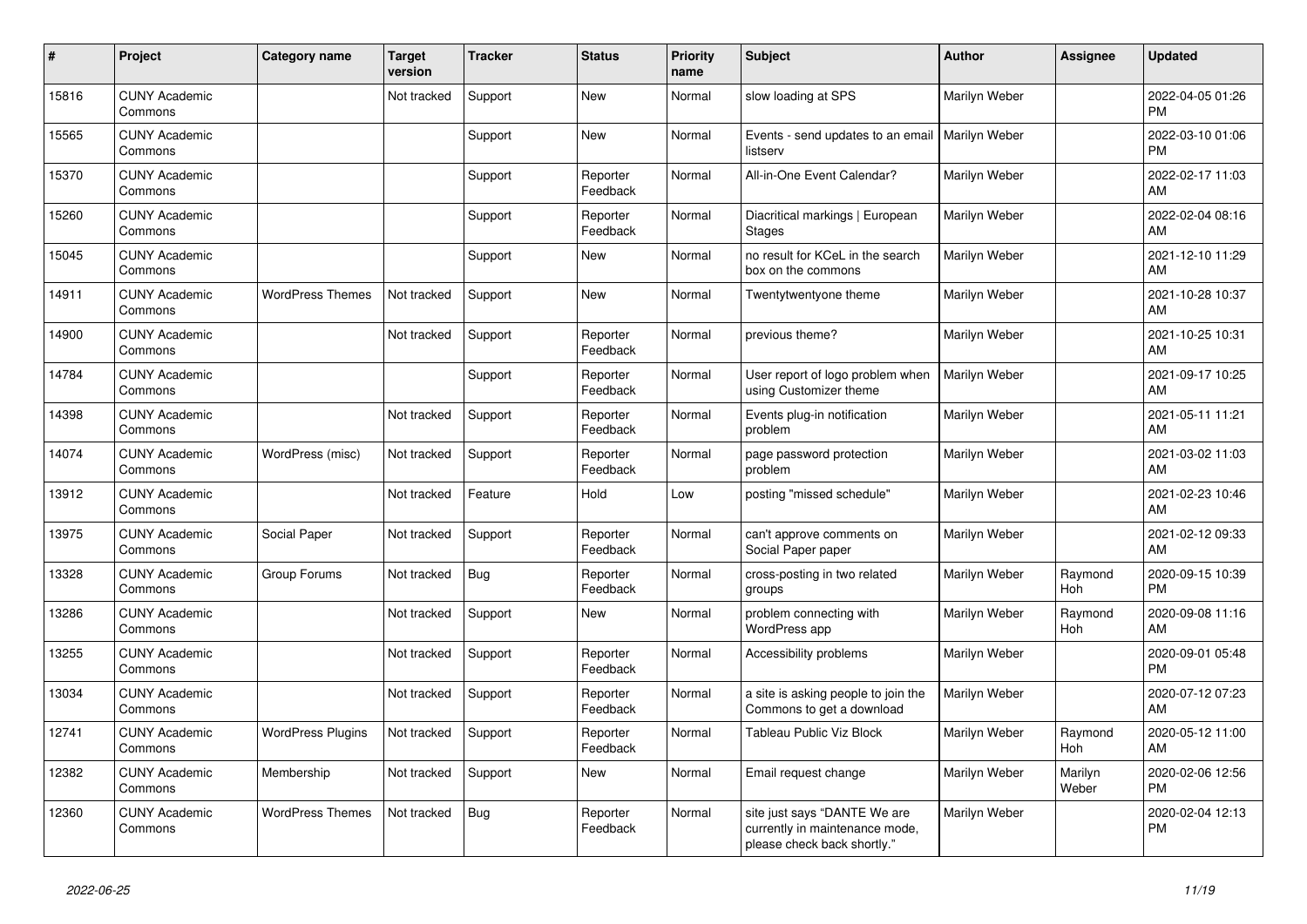| #     | Project                         | <b>Category name</b>       | <b>Target</b><br>version | <b>Tracker</b> | <b>Status</b>        | <b>Priority</b><br>name | <b>Subject</b>                                                   | <b>Author</b>        | <b>Assignee</b>     | <b>Updated</b>                |
|-------|---------------------------------|----------------------------|--------------------------|----------------|----------------------|-------------------------|------------------------------------------------------------------|----------------------|---------------------|-------------------------------|
| 12352 | <b>CUNY Academic</b><br>Commons |                            | Not tracked              | Support        | <b>New</b>           | Normal                  | "posts list" page builder block<br>option                        | Marilyn Weber        |                     | 2020-02-03 01:29<br><b>PM</b> |
| 12350 | <b>CUNY Academic</b><br>Commons | <b>Blogs (BuddyPress)</b>  | Not tracked              | Support        | Reporter<br>Feedback | Normal                  | URL creation problem                                             | Marilyn Weber        |                     | 2020-02-03 11:27<br>AM        |
| 11971 | <b>CUNY Academic</b><br>Commons | <b>Email Notifications</b> | Future<br>release        | <b>Bug</b>     | Reporter<br>Feedback | Low                     | Pictures obscured in emailed post<br>notifications               | Marilyn Weber        | Raymond<br>Hoh      | 2019-11-21 01:14<br><b>PM</b> |
| 11519 | <b>CUNY Academic</b><br>Commons |                            | Not tracked              | Support        | Assigned             | Normal                  | comment option not appearing                                     | Marilyn Weber        |                     | 2019-09-24 10:28<br>AM        |
| 11848 | <b>CUNY Academic</b><br>Commons |                            | Not tracked              | Support        | Hold                 | Normal                  | a Dean of Faculty wants to share<br>a large file                 | Marilyn Weber        |                     | 2019-09-24 08:44<br>AM        |
| 10273 | <b>CUNY Academic</b><br>Commons | Registration               | Not tracked              | Support        | Reporter<br>Feedback | Normal                  | users combining CF and campus<br>address                         | Marilyn Weber        |                     | 2019-09-18 10:58<br>AM        |
| 5050  | <b>CUNY Academic</b><br>Commons | Social Paper               | Future<br>release        | Feature        | <b>New</b>           | Low                     | Making comments visible in SP<br>editing mode (SP suggestion #1) | Marilyn Weber        | Samantha<br>Raddatz | 2019-09-17 11:10<br><b>PM</b> |
| 11787 | <b>CUNY Academic</b><br>Commons |                            | Not tracked              | Support        | Reporter<br>Feedback | Normal                  | automated comments notifications<br>on ZenDesk                   | <b>Marilyn Weber</b> |                     | 2019-08-26 06:18<br><b>PM</b> |
| 11771 | <b>CUNY Academic</b><br>Commons |                            | Not tracked              | Support        | Reporter<br>Feedback | Normal                  | post displays in sections                                        | Marilyn Weber        |                     | 2019-08-20 10:34<br>AM        |
| 11509 | <b>CUNY Academic</b><br>Commons |                            | Not tracked              | Support        | Reporter<br>Feedback | Normal                  | deleted Page causing a Menu<br>problem?                          | Marilyn Weber        |                     | 2019-06-04 09:54<br>AM        |
| 11149 | <b>CUNY Academic</b><br>Commons |                            | Not tracked              | Support        | Reporter<br>Feedback | Normal                  | comments getting blocked                                         | Marilyn Weber        | Raymond<br>Hoh      | 2019-03-26 11:40<br>AM        |
| 10657 | <b>CUNY Academic</b><br>Commons |                            | Not tracked              | Support        | Reporter<br>Feedback | Normal                  | child theme problems                                             | Marilyn Weber        |                     | 2018-11-08 01:19<br><b>PM</b> |
| 5992  | <b>CUNY Academic</b><br>Commons | <b>Email Notifications</b> | Future<br>release        | Feature        | <b>New</b>           | Normal                  | Changing the From line of<br>autogenerated blog emails           | Marilyn Weber        |                     | 2018-09-27 05:19<br><b>PM</b> |
| 9835  | <b>CUNY Academic</b><br>Commons | Group Forums               | Future<br>release        | Bug            | Assigned             | Normal                  | add a "like" function?                                           | Marilyn Weber        | <b>Erik Trainer</b> | 2018-06-05 01:49<br><b>PM</b> |
| 8607  | <b>CUNY Academic</b><br>Commons |                            | Not tracked              | Support        | <b>New</b>           | Normal                  | Paypal?                                                          | Marilyn Weber        | Matt Gold           | 2018-05-15 01:37<br><b>PM</b> |
| 9207  | <b>CUNY Academic</b><br>Commons |                            | Future<br>release        | Support        | Reporter<br>Feedback | Normal                  | display dashboards made in<br>Tableau?                           | Marilyn Weber        | Boone<br>Gorges     | 2018-04-10 10:42<br>AM        |
| 5199  | <b>CUNY Academic</b><br>Commons | Social Paper               | Future<br>release        | Feature        | New                  | Normal                  | add tables to the SP editor                                      | Marilyn Weber        |                     | 2016-10-24 11:27<br>AM        |
| 5053  | <b>CUNY Academic</b><br>Commons | Social Paper               | Future<br>release        | Feature        | <b>New</b>           | Low                     | Scrollable menu to add readers<br>(SP suggestion #4)             | Marilyn Weber        | Samantha<br>Raddatz | 2016-04-21 05:21<br><b>PM</b> |
| 5397  | <b>CUNY Academic</b><br>Commons | Social Paper               | Future<br>release        | Feature        | <b>New</b>           | Normal                  | frustrating to have to<br>enable/disable in SP                   | Marilyn Weber        | Samantha<br>Raddatz | 2016-04-20 03:39<br><b>PM</b> |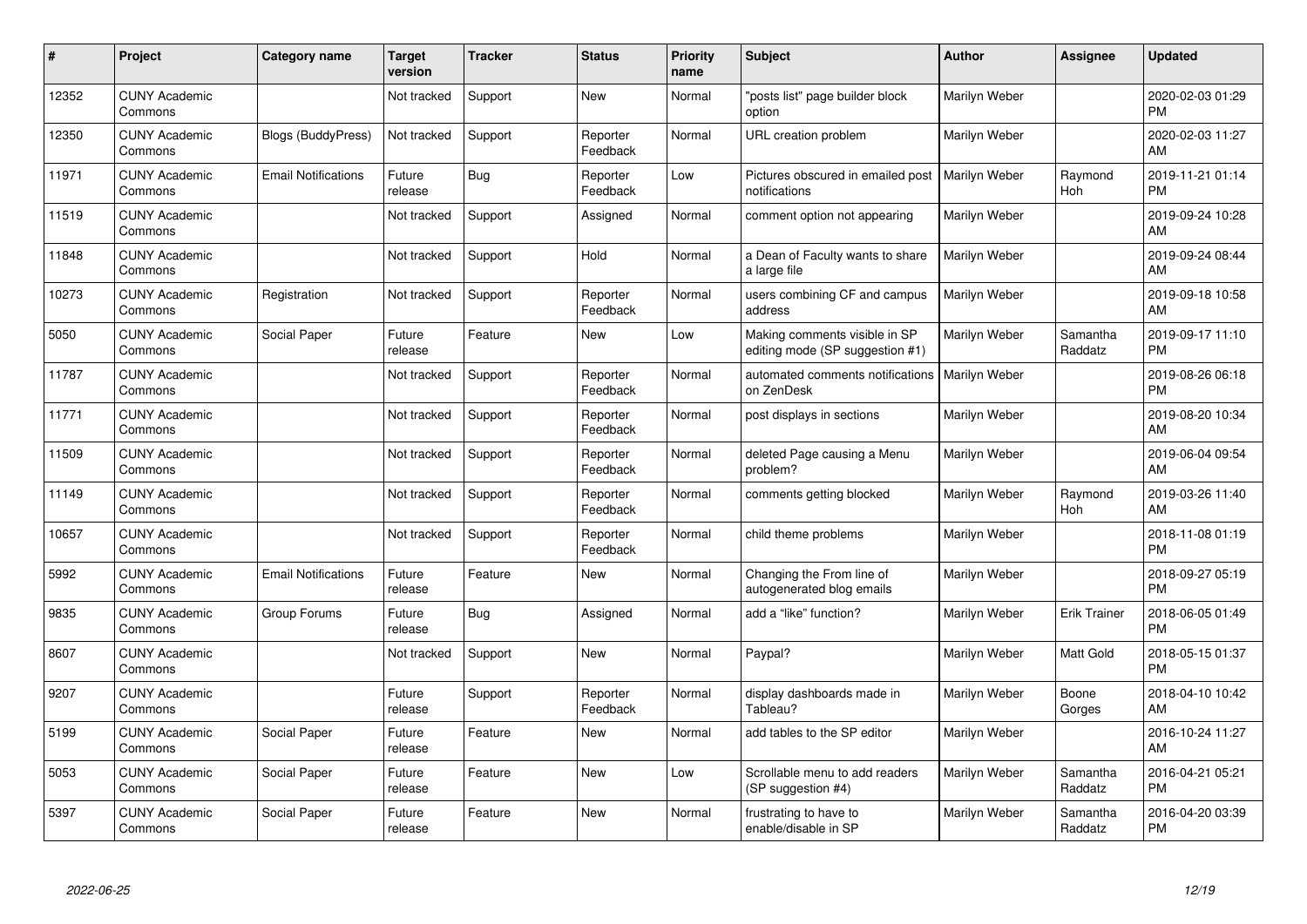| #     | Project                         | <b>Category name</b>      | <b>Target</b><br>version | <b>Tracker</b> | <b>Status</b>        | <b>Priority</b><br>name | Subject                                                                                                                                               | Author          | <b>Assignee</b>     | <b>Updated</b>                        |
|-------|---------------------------------|---------------------------|--------------------------|----------------|----------------------|-------------------------|-------------------------------------------------------------------------------------------------------------------------------------------------------|-----------------|---------------------|---------------------------------------|
| 5282  | <b>CUNY Academic</b><br>Commons | Social Paper              | Future<br>release        | Bug            | New                  | Normal                  | Replying via email directs to<br>paper but not individual comment.                                                                                    | Marilyn Weber   | Raymond<br>Hoh      | 2016-03-02 01:48<br>PM                |
| 5205  | <b>CUNY Academic</b><br>Commons | Social Paper              | Future<br>release        | Feature        | <b>New</b>           | Normal                  | Social Paper folders                                                                                                                                  | Marilyn Weber   |                     | 2016-02-11 10:24<br>PM                |
| 5058  | <b>CUNY Academic</b><br>Commons | Social Paper              | Future<br>release        | Feature        | New                  | Low                     | Can there be a clearer signal that<br>even when comments have<br>already been made you add<br>comments by clicking on the side?<br>(SP suggestion #5) | Marilyn Weber   | Samantha<br>Raddatz | 2016-02-11 10:24<br><b>PM</b>         |
| 5052  | <b>CUNY Academic</b><br>Commons | Social Paper              | Future<br>release        | Feature        | New                  | Low                     | Sentence by sentence or line by<br>line comments (SP suggestion #3)                                                                                   | Marilyn Weber   | Boone<br>Gorges     | 2016-02-11 10:24<br><b>PM</b>         |
| 8211  | <b>CUNY Academic</b><br>Commons | <b>WordPress Themes</b>   | Future<br>release        | Feature        | New                  | Normal                  | Theme Suggestions: Material<br>Design-Inspired Themes                                                                                                 | Margaret Galvan | Margaret<br>Galvan  | 2017-08-07 02:48<br><b>PM</b>         |
| 8078  | <b>CUNY Academic</b><br>Commons | <b>WordPress Plugins</b>  | Future<br>release        | System Upgrade | Assigned             | Normal                  | CommentPress Updates                                                                                                                                  | Margaret Galvan | Christian<br>Wach   | 2017-05-08 03:49<br><b>PM</b>         |
| 7828  | <b>CUNY Academic</b><br>Commons |                           | Not tracked              | Feature        | Assigned             | Normal                  | Theme Assessment 2017                                                                                                                                 | Margaret Galvan | Margaret<br>Galvan  | 2017-05-02 10:41<br><b>PM</b>         |
| 8835  | <b>CUNY Academic</b><br>Commons | <b>Blogs (BuddyPress)</b> | Future<br>release        | Feature        | New                  | Normal                  | Extend cuny.is shortlinks to sites                                                                                                                    | Luke Waltzer    | Boone<br>Gorges     | 2022-04-26 11:59<br>AM                |
| 13430 | <b>CUNY Academic</b><br>Commons | Reply By Email            | Not tracked              | Bug            | <b>New</b>           | Normal                  | Delay in RBE                                                                                                                                          | Luke Waltzer    | Raymond<br>Hoh      | 2020-10-13 11:16<br>AM                |
| 9895  | <b>CUNY Academic</b><br>Commons | Onboarding                | Future<br>release        | Feature        | Assigned             | Normal                  | Add "Accept Invitation"<br>link/button/function to Group<br>and/or Site invitation emails?                                                            | Luke Waltzer    | Boone<br>Gorges     | 2018-06-07 12:42<br><b>PM</b>         |
| 7981  | <b>CUNY Academic</b><br>Commons | Social Paper              | Future<br>release        | Bug            | <b>New</b>           | Normal                  | Social Paper comments should<br>not go to spam                                                                                                        | Luke Waltzer    | Boone<br>Gorges     | 2018-04-16 03:52<br><b>PM</b>         |
| 9211  | <b>CUNY Academic</b><br>Commons | <b>WordPress Plugins</b>  | Future<br>release        | Support        | Reporter<br>Feedback | Normal                  | Auto-Role Setting in Forum Plugin<br>Causing Some Confusion                                                                                           | Luke Waltzer    | Boone<br>Gorges     | 2018-03-13 11:44<br>AM                |
| 7928  | <b>CUNY Academic</b><br>Commons | Group Forums              | Not tracked              | <b>Bug</b>     | New                  | Normal                  | Duplicate Forum post                                                                                                                                  | Luke Waltzer    | Raymond<br>Hoh      | 2017-04-11 09:27<br><b>PM</b>         |
| 6356  | <b>CUNY Academic</b><br>Commons | <b>WordPress Plugins</b>  | Future<br>release        | Bug            | Reporter<br>Feedback | Low                     | Should Subscribe2 be<br>deprecated?                                                                                                                   | Luke Waltzer    |                     | 2017-03-20 12:20<br><b>PM</b>         |
| 7624  | <b>CUNY Academic</b><br>Commons | BuddyPress (misc)         | Future<br>release        | Design/UX      | New                  | Normal                  | <b>BP Notifications</b>                                                                                                                               | Luke Waltzer    |                     | Paige Dupont   2017-02-08 10:43<br>PM |
| 6644  | <b>CUNY Academic</b><br>Commons |                           | Not tracked              | <b>Bug</b>     | Reporter<br>Feedback | High                    | White Screen at Login Pge                                                                                                                             | Luke Waltzer    | Raymond<br>Hoh      | 2016-11-21 10:34<br><b>PM</b>         |
| 6392  | <b>CUNY Academic</b><br>Commons | Group Forums              | Future<br>release        | Design/UX      | Assigned             | Low                     | Composition/Preview Panes in<br>Forum Posts                                                                                                           | Luke Waltzer    | Paige Dupont        | 2016-10-21 04:26<br><b>PM</b>         |
| 6389  | <b>CUNY Academic</b><br>Commons | <b>BuddyPress Docs</b>    | Future<br>release        | Feature        | New                  | Low                     | Make Discussion Area Visible<br>When Editing a Doc                                                                                                    | Luke Waltzer    | Boone<br>Gorges     | 2016-10-21 04:16<br>PM                |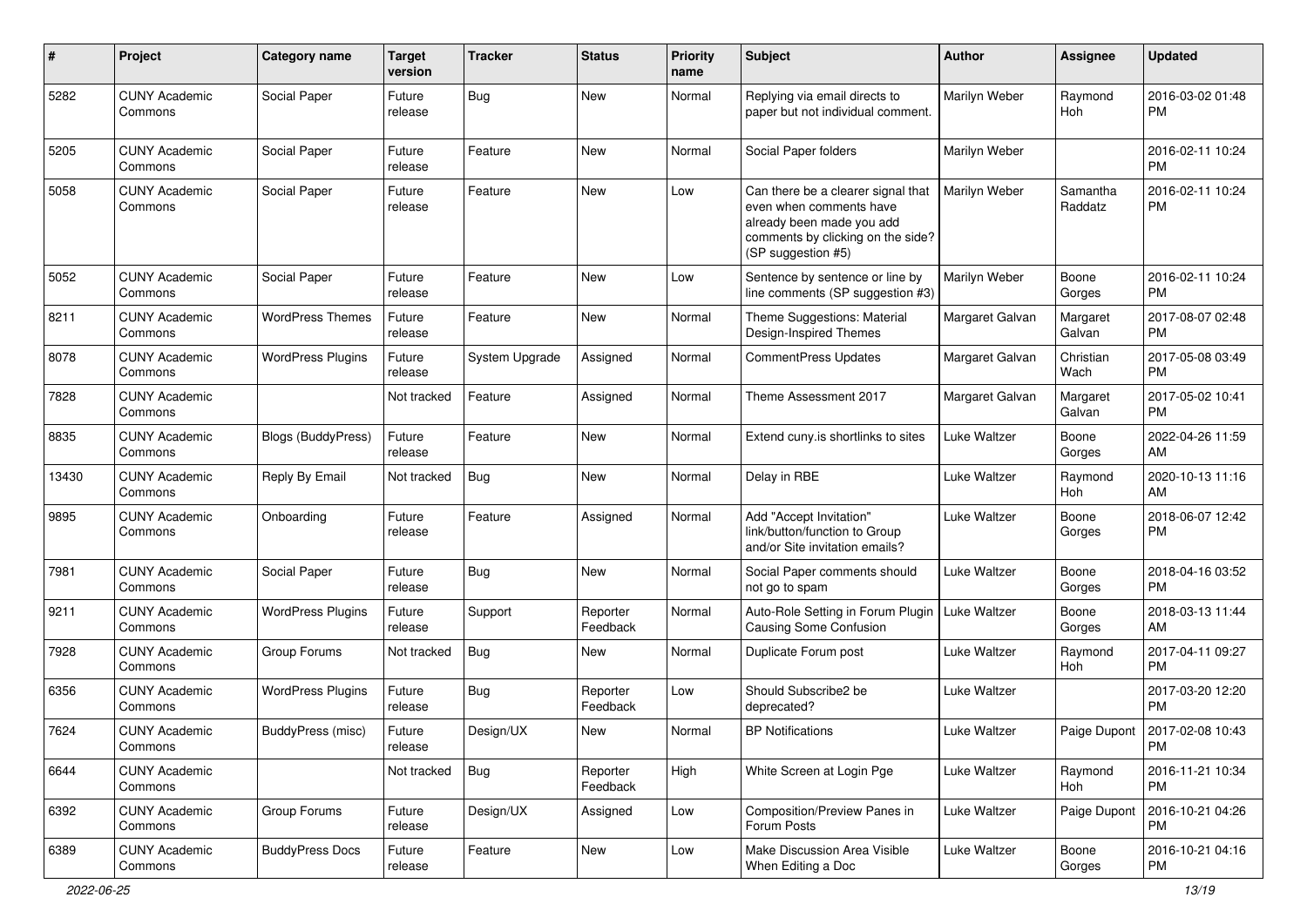| $\#$  | Project                         | Category name            | <b>Target</b><br>version | <b>Tracker</b> | <b>Status</b>        | <b>Priority</b><br>name | <b>Subject</b>                                              | Author        | Assignee            | <b>Updated</b>                |
|-------|---------------------------------|--------------------------|--------------------------|----------------|----------------------|-------------------------|-------------------------------------------------------------|---------------|---------------------|-------------------------------|
| 6078  | <b>CUNY Academic</b><br>Commons | Blogs (BuddyPress)       | Future<br>release        | Feature        | <b>New</b>           | Normal                  | <b>Explore Adding Network Blog</b><br>Metadata Plugin       | Luke Waltzer  | Luke Waltzer        | 2016-10-11 10:29<br><b>PM</b> |
| 5268  | <b>CUNY Academic</b><br>Commons | Group Forums             | Future<br>release        | Bug            | Assigned             | Normal                  | Long-time to post to multiple<br>groups                     | Luke Waltzer  | Daniel Jones        | 2016-09-07 06:31<br><b>PM</b> |
| 5317  | <b>CUNY Academic</b><br>Commons | Group Blogs              | Not tracked              | Bug            | Reporter<br>Feedback | Normal                  | Notifications of New Post Didn't<br>Come                    | Luke Waltzer  | Samantha<br>Raddatz | 2016-03-21 10:41<br><b>PM</b> |
| 5225  | <b>CUNY Academic</b><br>Commons | Registration             | Future<br>release        | Feature        | Assigned             | Normal                  | On-boarding Issues                                          | Luke Waltzer  | Samantha<br>Raddatz | 2016-02-12 02:58<br><b>PM</b> |
| 2612  | <b>CUNY Academic</b><br>Commons |                          | Not tracked              | Publicity      | Assigned             | Normal                  | Pinterest site for the Commons                              | local admin   | Sarah<br>Morgano    | 2016-03-04 11:19<br>AM        |
| 2175  | <b>CUNY Academic</b><br>Commons | WordPress (misc)         | Not tracked              | Support        | Assigned             | Normal                  | Subscibe 2 vs. Jetpack<br>subscription options              | local admin   | Matt Gold           | 2016-01-26 04:58<br><b>PM</b> |
| 2610  | <b>CUNY Academic</b><br>Commons | Group Invitations        | Future<br>release        | Feature        | Assigned             | Low                     | Request: Custom invitation<br>message to group invites      | local admin   | Boone<br>Gorges     | 2015-11-09 06:13<br><b>PM</b> |
| 2325  | <b>CUNY Academic</b><br>Commons | BuddyPress (misc)        | Future<br>release        | Feature        | Assigned             | Low                     | Profile should have separate<br>fields for first/last names | local admin   | Boone<br>Gorges     | 2015-11-09 06:09<br><b>PM</b> |
| 9060  | <b>CUNY Academic</b><br>Commons | Commons In A Box         | Not tracked              | Bug            | Hold                 | Normal                  | Problems with CBox image library<br>/ upload                | Lisa Rhody    | Raymond<br>Hoh      | 2018-01-10 03:26<br><b>PM</b> |
| 16199 | <b>CUNY Academic</b><br>Commons | Directories              | 2.0.2                    | <b>Bug</b>     | <b>New</b>           | Normal                  | Removed "Semester" Filter from<br><b>Courses Directory</b>  | Laurie Hurson | Boone<br>Gorges     | 2022-06-14 11:36<br>AM        |
| 15613 | <b>CUNY Academic</b><br>Commons |                          | 2.0.2                    | Feature        | Reporter<br>Feedback | Normal                  | Adding "Passster" plugin                                    | Laurie Hurson |                     | 2022-06-14 11:36<br>AM        |
| 14439 | <b>CUNY Academic</b><br>Commons | Spam/Spam<br>Prevention  | 2.0.2                    | Support        | Assigned             | Normal                  | Aprroved comments held for<br>moderation                    | Laurie Hurson | Raymond<br>Hoh      | 2022-06-14 11:36<br>AM        |
| 12121 | <b>CUNY Academic</b><br>Commons | <b>WordPress Plugins</b> | 2.0.2                    | Feature        | Reporter<br>Feedback | Normal                  | Embedding H5P Iframes on<br><b>Commons Site</b>             | Laurie Hurson | Boone<br>Gorges     | 2022-06-14 11:36<br>AM        |
| 14787 | <b>CUNY Academic</b><br>Commons | <b>Plugin Packages</b>   | Future<br>release        | Feature        | New                  | Normal                  | Creating a "Design" plugin<br>package                       | Laurie Hurson | scott voth          | 2022-04-27 04:56<br><b>PM</b> |
| 11843 | <b>CUNY Academic</b><br>Commons | WordPress (misc)         | Future<br>release        | Design/UX      | <b>New</b>           | Normal                  | Tweaking the Gutenberg Editor<br>Interface                  | Laurie Hurson |                     | 2022-04-26 12:00<br><b>PM</b> |
| 15923 | <b>CUNY Academic</b><br>Commons |                          | Not tracked              | Feature        | Reporter<br>Feedback | Normal                  | <b>Bellows Plugin Adjustments</b>                           | Laurie Hurson |                     | 2022-04-20 10:10<br>AM        |
| 15757 | <b>CUNY Academic</b><br>Commons |                          |                          | Bug            | New                  | Normal                  | Members # do not match                                      | Laurie Hurson |                     | 2022-03-30 04:52<br><b>PM</b> |
| 15176 | <b>CUNY Academic</b><br>Commons |                          | Not tracked              | Support        | Reporter<br>Feedback | Normal                  | Archiving Q Writing & Old<br>Wordpress Sites on the Commons | Laurie Hurson |                     | 2022-02-08 10:28<br>AM        |
| 14504 | <b>CUNY Academic</b><br>Commons |                          | Not tracked              | Publicity      | Reporter<br>Feedback | Normal                  | Adding showcases to home page<br>menu                       | Laurie Hurson | Boone<br>Gorges     | 2022-01-19 03:26<br>PM        |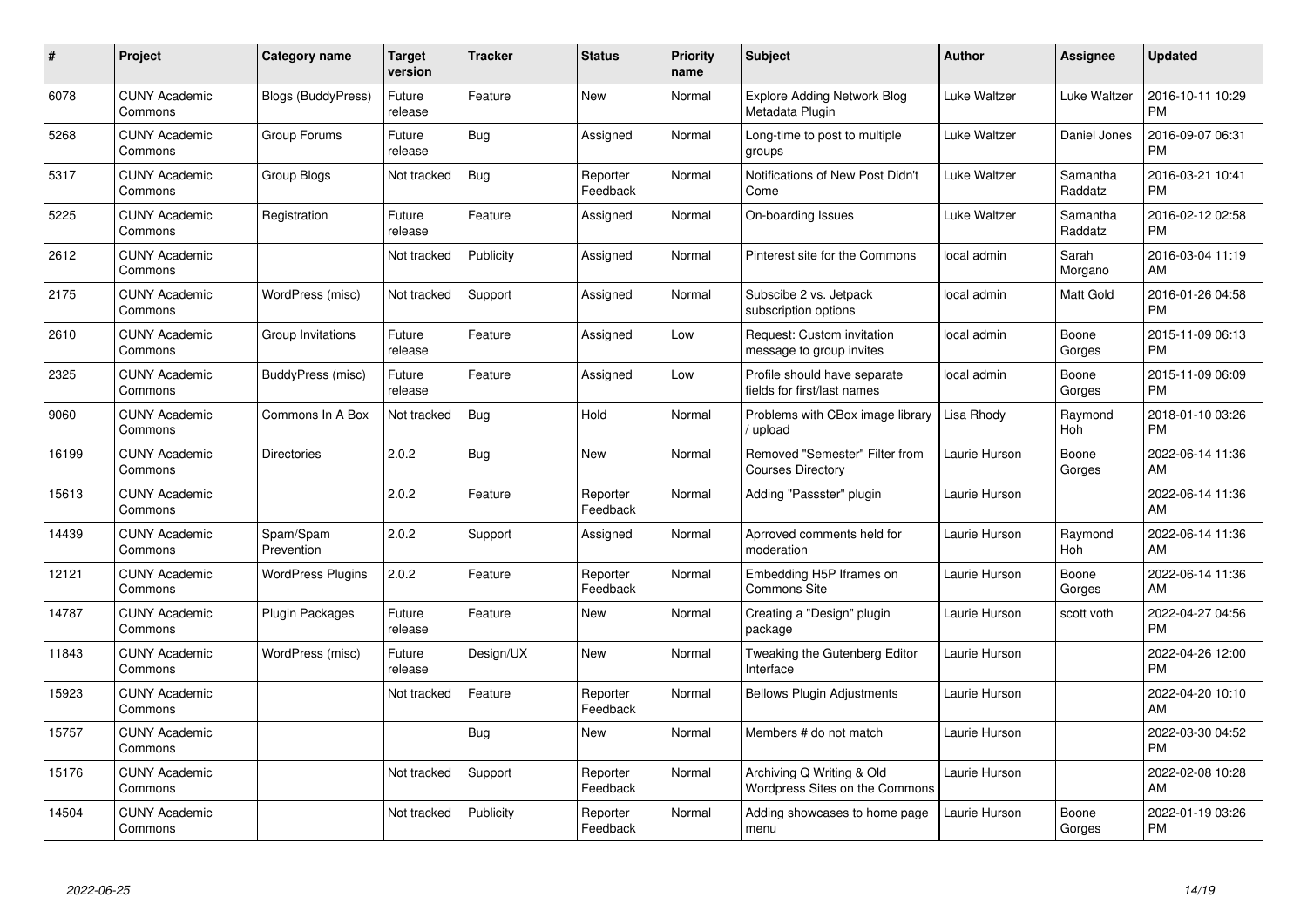| #     | <b>Project</b>                  | <b>Category name</b>     | Target<br>version | Tracker   | <b>Status</b>        | <b>Priority</b><br>name | <b>Subject</b>                                                               | <b>Author</b> | <b>Assignee</b>     | <b>Updated</b>                |
|-------|---------------------------------|--------------------------|-------------------|-----------|----------------------|-------------------------|------------------------------------------------------------------------------|---------------|---------------------|-------------------------------|
| 13650 | <b>CUNY Academic</b><br>Commons | Group Library            | Future<br>release | Feature   | New                  | Normal                  | Forum Attachments in Group<br>Library                                        | Laurie Hurson |                     | 2021-11-19 12:30<br><b>PM</b> |
| 14940 | <b>CUNY Academic</b><br>Commons |                          |                   | Bug       | New                  | Normal                  | Discrepancy between Commons<br>profile "sites" and actual # of sites         | Laurie Hurson |                     | 2021-11-08 11:09<br>AM        |
| 14936 | <b>CUNY Academic</b><br>Commons |                          |                   | Bug       | <b>New</b>           | Normal                  | Commons websites blocked by<br>SPS campus network                            | Laurie Hurson |                     | 2021-11-03 03:57<br><b>PM</b> |
| 14538 | <b>CUNY Academic</b><br>Commons |                          | Not tracked       | Support   | Reporter<br>Feedback | Normal                  | Weebly To Commons                                                            | Laurie Hurson |                     | 2021-09-14 10:47<br>AM        |
| 14475 | <b>CUNY Academic</b><br>Commons |                          | Not tracked       | Publicity | New                  | Normal                  | <b>OER Showcase Page</b>                                                     | Laurie Hurson | Laurie Hurson       | 2021-09-14 10:46<br>AM        |
| 12446 | <b>CUNY Academic</b><br>Commons | Groups (misc)            | Future<br>release | Feature   | Reporter<br>Feedback | Normal                  | Toggle default site to group forum<br>posting                                | Laurie Hurson | Laurie Hurson       | 2020-03-10 11:57<br>AM        |
| 12484 | <b>CUNY Academic</b><br>Commons |                          | Not tracked       | Support   | Reporter<br>Feedback | Normal                  | Sign up Code for COIL Course<br>starting in March                            | Laurie Hurson | <b>Matt Gold</b>    | 2020-03-02 02:26<br><b>PM</b> |
| 12438 | <b>CUNY Academic</b><br>Commons | Courses                  | Not tracked       | Bug       | <b>New</b>           | Normal                  | Site appearing twice                                                         | Laurie Hurson | Boone<br>Gorges     | 2020-02-18 01:34<br><b>PM</b> |
| 12328 | <b>CUNY Academic</b><br>Commons |                          | Not tracked       | Support   | <b>New</b>           | Normal                  | Sign up Code for Non-CUNY<br>Faculty                                         | Laurie Hurson |                     | 2020-01-28 10:25<br>AM        |
| 11789 | <b>CUNY Academic</b><br>Commons | Courses                  | Future<br>release | Feature   | <b>New</b>           | Normal                  | Ability to remove item from<br>Courses list                                  | Laurie Hurson | Sonja Leix          | 2019-09-24 12:28<br><b>PM</b> |
| 11879 | <b>CUNY Academic</b><br>Commons |                          | Not tracked       | Bug       | <b>New</b>           | Normal                  | Hypothesis comments appearing<br>on multiple, different pdfs across<br>blogs | Laurie Hurson | Laurie Hurson       | 2019-09-19 02:39<br><b>PM</b> |
| 11415 | <b>CUNY Academic</b><br>Commons | <b>WordPress Plugins</b> | Not tracked       | Bug       | Reporter<br>Feedback | Normal                  | <b>Blog Subscriptions in Jetpack</b>                                         | Laurie Hurson |                     | 2019-05-14 10:34<br>AM        |
| 11131 | <b>CUNY Academic</b><br>Commons |                          | Future<br>release | Feature   | Reporter<br>Feedback | Normal                  | <b>Image Annotation Plugins</b>                                              | Laurie Hurson |                     | 2019-02-26 11:33<br>AM        |
| 9289  | <b>CUNY Academic</b><br>Commons | <b>WordPress Plugins</b> | Future<br>release | Bug       | Reporter<br>Feedback | Normal                  | Email Users Plugin                                                           | Laurie Hurson | Boone<br>Gorges     | 2018-10-24 12:34<br><b>PM</b> |
| 6755  | <b>CUNY Academic</b><br>Commons | WordPress (misc)         | Future<br>release | Bug       | <b>New</b>           | Normal                  | Cannot Deactivate Plugin                                                     | Laura Kane    |                     | 2016-11-16 01:12<br><b>PM</b> |
| 3473  | <b>CUNY Academic</b><br>Commons | <b>User Experience</b>   | Future<br>release | Feature   | Assigned             | Normal                  | Commons profile: Add help info<br>about "Positions" replacing "title"        | Keith Miyake  | Samantha<br>Raddatz | 2015-11-09 02:28<br><b>PM</b> |
| 11649 | <b>CUNY Academic</b><br>Commons | <b>WordPress Plugins</b> | 2.0.2             | Bug       | In Progress          | Normal                  | CC license displayed on every<br>page                                        | Gina Cherry   | Raymond<br>Hoh      | 2022-06-14 11:36<br>AM        |
| 14842 | <b>CUNY Academic</b><br>Commons |                          | Not tracked       | Support   | Reporter<br>Feedback | Normal                  | Question about widgets and block<br>editor                                   | Gina Cherry   |                     | 2021-10-06 03:01<br><b>PM</b> |
| 12004 | <b>CUNY Academic</b><br>Commons |                          | Not tracked       | Support   | Reporter<br>Feedback | Normal                  | Notifications for spam blog<br>comments                                      | Gina Cherry   | Raymond<br>Hoh      | 2019-11-01 12:05<br><b>PM</b> |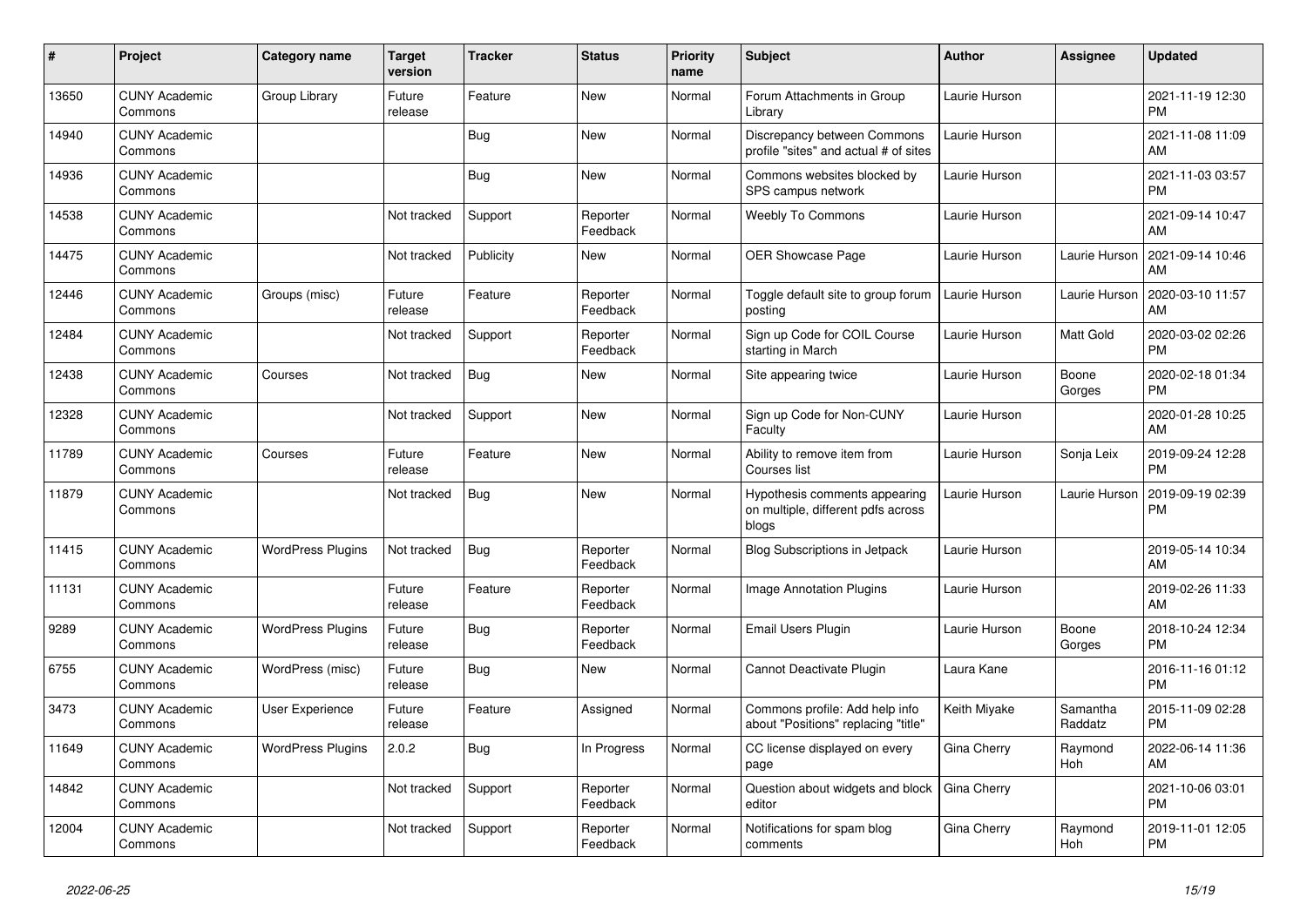| $\pmb{\#}$ | <b>Project</b>                                                          | Category name                  | <b>Target</b><br>version | <b>Tracker</b> | <b>Status</b> | <b>Priority</b><br>name | <b>Subject</b>                                            | <b>Author</b>      | <b>Assignee</b>     | <b>Updated</b>                |
|------------|-------------------------------------------------------------------------|--------------------------------|--------------------------|----------------|---------------|-------------------------|-----------------------------------------------------------|--------------------|---------------------|-------------------------------|
| 11545      | <b>CUNY Academic</b><br>Commons                                         | <b>WordPress Plugins</b>       | Not tracked              | Support        | <b>New</b>    | Normal                  | <b>Twitter searches in WordPress</b>                      | Gina Cherry        | <b>Matt Gold</b>    | 2019-09-23 01:03<br><b>PM</b> |
| 13457      | <b>CUNY Academic</b><br>Commons                                         | Group Forums                   | 2.0.2                    | <b>Bug</b>     | <b>New</b>    | High                    | Forum post not sending<br>notifications                   | Filipa Calado      | Raymond<br>Hoh      | 2022-06-14 11:36<br>AM        |
| 12062      | AD/O365 Transition<br>from NonMatric to<br><b>Matriculated Students</b> |                                |                          | Feature        | In Progress   | Normal                  | create solution and console<br>project                    | Emilio Rodriguez   | Emilio<br>Rodriguez | 2019-11-12 03:56<br><b>PM</b> |
| 11968      | JustPublics@365<br>MediaCamp                                            |                                |                          | Feature        | <b>New</b>    | Normal                  | Nanoscience Retractable Display<br>Unit                   | Donald Cherry      | Bonnie<br>Eissner   | 2021-02-19 08:50<br>AM        |
| 3615       | <b>CUNY Academic</b><br>Commons                                         | Redmine                        | Not tracked              | Feature        | <b>New</b>    | Low                     | Create Redmine issues via email                           | Dominic Giglio     | Boone<br>Gorges     | 2017-11-16 11:36<br>AM        |
| 9729       | <b>CUNY Academic</b><br>Commons                                         | <b>SEO</b>                     | Not tracked              | Support        | <b>New</b>    | Normal                  | 503 Errors showing on<br>newlaborforum.cuny.edu           | Diane Krauthamer   | Raymond<br>Hoh      | 2018-05-22 04:48<br><b>PM</b> |
| 15210      | <b>CUNY Academic</b><br>Commons                                         | Analytics                      | Not tracked              | Design/UX      | New           | Normal                  | Google Analytics improvements                             | Colin McDonald     | Boone<br>Gorges     | 2022-05-24 10:47<br>AM        |
| 13199      | <b>CUNY Academic</b><br>Commons                                         | Group Forums                   | Future<br>release        | Feature        | <b>New</b>    | Normal                  | Favoring Groups over bbPress<br>plugin                    | Colin McDonald     | Colin<br>McDonald   | 2021-11-19 12:28<br><b>PM</b> |
| 13370      | <b>CUNY Academic</b><br>Commons                                         | Group Library                  | Future<br>release        | Feature        | <b>New</b>    | Normal                  | Library bulk deletion and folder<br>editing               | Colin McDonald     | Boone<br>Gorges     | 2020-10-13 10:41<br>AM        |
| 2881       | <b>CUNY Academic</b><br>Commons                                         | <b>Public Portfolio</b>        | Future<br>release        | Feature        | Assigned      | Normal                  | Redesign the UX for Profiles                              | <b>Chris Stein</b> | Chris Stein         | 2016-10-13 12:45<br><b>PM</b> |
| 2666       | <b>CUNY Academic</b><br>Commons                                         | About page                     | Not tracked              | Documentation  | Assigned      | Normal                  | Update About Text                                         | Chris Stein        | Luke Waltzer        | 2016-03-04 11:19<br>AM        |
| 3565       | <b>CUNY Academic</b><br>Commons                                         | My Commons                     | Not tracked              | Documentation  | <b>New</b>    | Normal                  | Load Newest inconsistencies                               | Chris Stein        | scott voth          | 2015-11-09 01:16<br><b>PM</b> |
| 3059       | <b>CUNY Academic</b><br>Commons                                         | Group Forums                   | Future<br>release        | Design/UX      | <b>New</b>    | Normal                  | Forum Post Permissable Content<br><b>Explanatory Text</b> | Chris Stein        | Chris Stein         | 2015-04-02 11:27<br>AM        |
| 860        | <b>CUNY Academic</b><br>Commons                                         | Design                         | Future<br>release        | Design/UX      | Assigned      | Normal                  | <b>Standardize Button Treatment</b><br>Across the Commons | <b>Chris Stein</b> | Chris Stein         | 2014-05-01 09:45<br>AM        |
| 1460       | <b>CUNY Academic</b><br>Commons                                         | Analytics                      | Future<br>release        | Feature        | Assigned      | Normal                  | Update System Report                                      | <b>Brian Foote</b> | Boone<br>Gorges     | 2015-11-09 06:13<br><b>PM</b> |
| 15194      | <b>CUNY Academic</b><br>Commons                                         | Internal Tools and<br>Workflow | 2.1.0                    | Feature        | <b>New</b>    | Normal                  | PHPCS sniff for un-restored<br>switch_to_blog() calls     | Boone Gorges       | Jeremy Felt         | 2022-05-26 10:45<br>AM        |
| 13891      | <b>CUNY Academic</b><br>Commons                                         | Internal Tools and<br>Workflow | 2.1.0                    | Feature        | <b>New</b>    | Normal                  | Migrate automated linting to<br>GitHub Actions            | Boone Gorges       | Jeremy Felt         | 2022-05-26 10:45<br>AM        |
| 15883      | <b>CUNY Academic</b><br>Commons                                         |                                | 2.1.0                    | Feature        | New           | Normal                  | Release BPGES update                                      | Boone Gorges       | Boone<br>Gorges     | 2022-05-26 10:39<br>AM        |
| 16092      | <b>CUNY Academic</b><br>Commons                                         |                                | Future<br>release        | Feature        | Hold          | Normal                  | Don't show main site in Site<br>search results            | Boone Gorges       | Boone<br>Gorges     | 2022-05-17 03:12<br><b>PM</b> |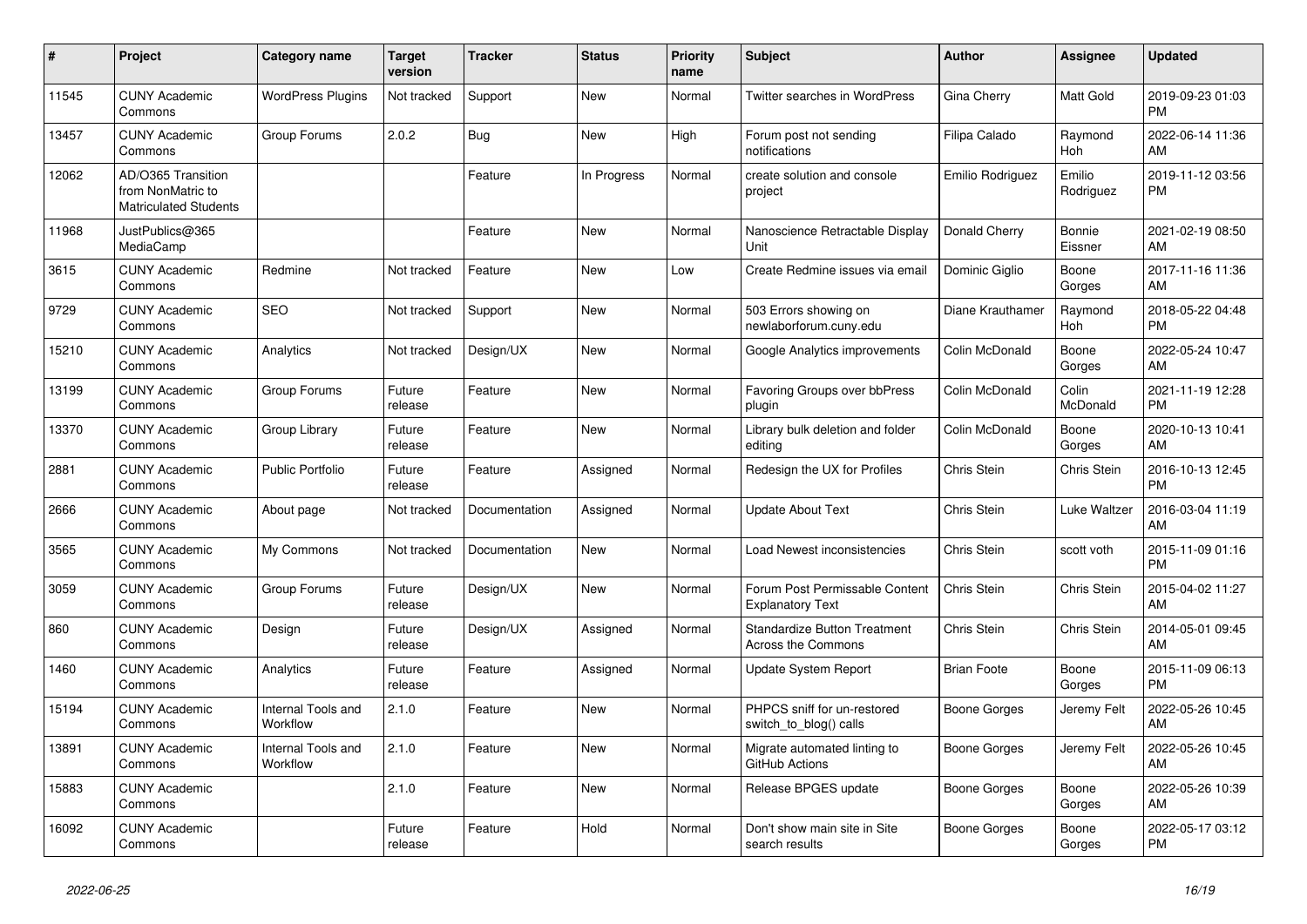| #     | Project                         | <b>Category name</b>        | <b>Target</b><br>version | <b>Tracker</b> | <b>Status</b>        | <b>Priority</b><br>name | <b>Subject</b>                                                                                | Author              | <b>Assignee</b> | <b>Updated</b>                |
|-------|---------------------------------|-----------------------------|--------------------------|----------------|----------------------|-------------------------|-----------------------------------------------------------------------------------------------|---------------------|-----------------|-------------------------------|
| 10380 | <b>CUNY Academic</b><br>Commons | WordPress (misc)            | Future<br>release        | Feature        | In Progress          | Normal                  | Remove blacklisted plugins                                                                    | <b>Boone Gorges</b> |                 | 2022-04-26 12:00<br>РM        |
| 14184 | <b>CUNY Academic</b><br>Commons | <b>Public Portfolio</b>     | Future<br>release        | Feature        | New                  | Normal                  | Centralized mechanism for storing<br>Campus affiliations                                      | <b>Boone Gorges</b> | Boone<br>Gorges | 2022-01-04 11:35<br>AM        |
| 14987 | <b>CUNY Academic</b><br>Commons | <b>WordPress Plugins</b>    | Future<br>release        | Bug            | New                  | Normal                  | Elementor update causes<br>database freeze-up                                                 | Boone Gorges        | Boone<br>Gorges | 2021-11-29 12:02<br><b>PM</b> |
| 13835 | <b>CUNY Academic</b><br>Commons | WordPress (misc)            | Future<br>release        | Feature        | <b>New</b>           | Normal                  | Allow OneSearch widget to have<br>'CUNY' as campus                                            | <b>Boone Gorges</b> | Boone<br>Gorges | 2021-11-19 12:39<br><b>PM</b> |
| 13331 | <b>CUNY Academic</b><br>Commons | Site cloning                | Future<br>release        | Bug            | New                  | Normal                  | Combine Site Template and<br>Clone operations                                                 | Boone Gorges        | Jeremy Felt     | 2021-11-19 12:39<br><b>PM</b> |
| 10580 | <b>CUNY Academic</b><br>Commons | Information<br>Architecture | Future<br>release        | Design/UX      | New                  | Normal                  | Primary nav item review                                                                       | Boone Gorges        | Sara Cannon     | 2021-11-19 12:37<br>РM        |
| 14309 | <b>CUNY Academic</b><br>Commons | Group Library               | Future<br>release        | Feature        | New                  | Normal                  | Better handling of<br>bp_group_document file<br>download attempts when file is<br>not present | Boone Gorges        | Boone<br>Gorges | 2021-11-19 12:28<br>РM        |
| 13358 | <b>CUNY Academic</b><br>Commons | Group Forums                | Future<br>release        | Feature        | New                  | Normal                  | Improved UI for group forum<br>threading settings                                             | Boone Gorges        | Raymond<br>Hoh  | 2021-11-19 12:27<br>РM        |
| 12042 | <b>CUNY Academic</b><br>Commons | <b>Email Notifications</b>  | Future<br>release        | Feature        | New                  | Normal                  | Improved error logging for BPGES<br>send queue                                                | <b>Boone Gorges</b> | Boone<br>Gorges | 2021-11-19 12:25<br><b>PM</b> |
| 13466 | <b>CUNY Academic</b><br>Commons | Cavalcade                   | Future<br>release        | Feature        | <b>New</b>           | Normal                  | Automated cleanup for duplicate<br>Cavalcade tasks                                            | Boone Gorges        | Boone<br>Gorges | 2020-10-13 05:24<br>PM        |
| 12436 | <b>CUNY Academic</b><br>Commons |                             | Not tracked              | <b>Bug</b>     | Assigned             | Normal                  | Nightly system downtime                                                                       | <b>Boone Gorges</b> |                 | 2020-08-01 09:30<br>AM        |
| 3002  | <b>CUNY Academic</b><br>Commons | Search                      | Future<br>release        | Feature        | Assigned             | Normal                  | Overhaul CAC search by using<br>external search appliance                                     | Boone Gorges        | Boone<br>Gorges | 2020-07-15 03:05<br>РM        |
| 13048 | <b>CUNY Academic</b><br>Commons | Shortcodes and<br>embeds    | Future<br>release        | Feature        | <b>New</b>           | Normal                  | Jupyter Notebooks support                                                                     | <b>Boone Gorges</b> |                 | 2020-07-14 11:46<br>AM        |
| 12911 | <b>CUNY Academic</b><br>Commons |                             | Not tracked              | Feature        | <b>New</b>           | Normal                  | Block access to xmlrpc.php based<br>on User-Agent                                             | <b>Boone Gorges</b> | Boone<br>Gorges | 2020-06-09 05:12<br><b>PM</b> |
| 12091 | <b>CUNY Academic</b><br>Commons | <b>Group Files</b>          | Future<br>release        | Feature        | New                  | Normal                  | Improved pre-upload file<br>validation for bp-group-documents                                 | Boone Gorges        | Boone<br>Gorges | 2019-11-14 01:21<br>PМ        |
| 11945 | <b>CUNY Academic</b><br>Commons | Reckoning                   | Future<br>release        | Feature        | Reporter<br>Feedback | Normal                  | Add Comments bubble to<br>Reckoning views                                                     | Boone Gorges        | Boone<br>Gorges | 2019-11-12 05:14<br>PM        |
| 11517 | <b>CUNY Academic</b><br>Commons |                             | Not tracked              | Feature        | Assigned             | Normal                  | wp-accessibility plugin should not<br>strip 'target="_blank" by default                       | Boone Gorges        | Laurie Hurson   | 2019-09-24 09:57<br>AM        |
| 11834 | <b>CUNY Academic</b><br>Commons | <b>Group Files</b>          | Future<br>release        | Feature        | New                  | Normal                  | Improved tools for managing<br>group file folders                                             | Boone Gorges        | Sonja Leix      | 2019-09-06 03:55<br><b>PM</b> |
| 11392 | <b>CUNY Academic</b><br>Commons |                             | Future<br>release        | <b>Bug</b>     | New                  | Normal                  | Migrate users away from<br><b>StatPress</b>                                                   | Boone Gorges        |                 | 2019-04-23 03:53<br><b>PM</b> |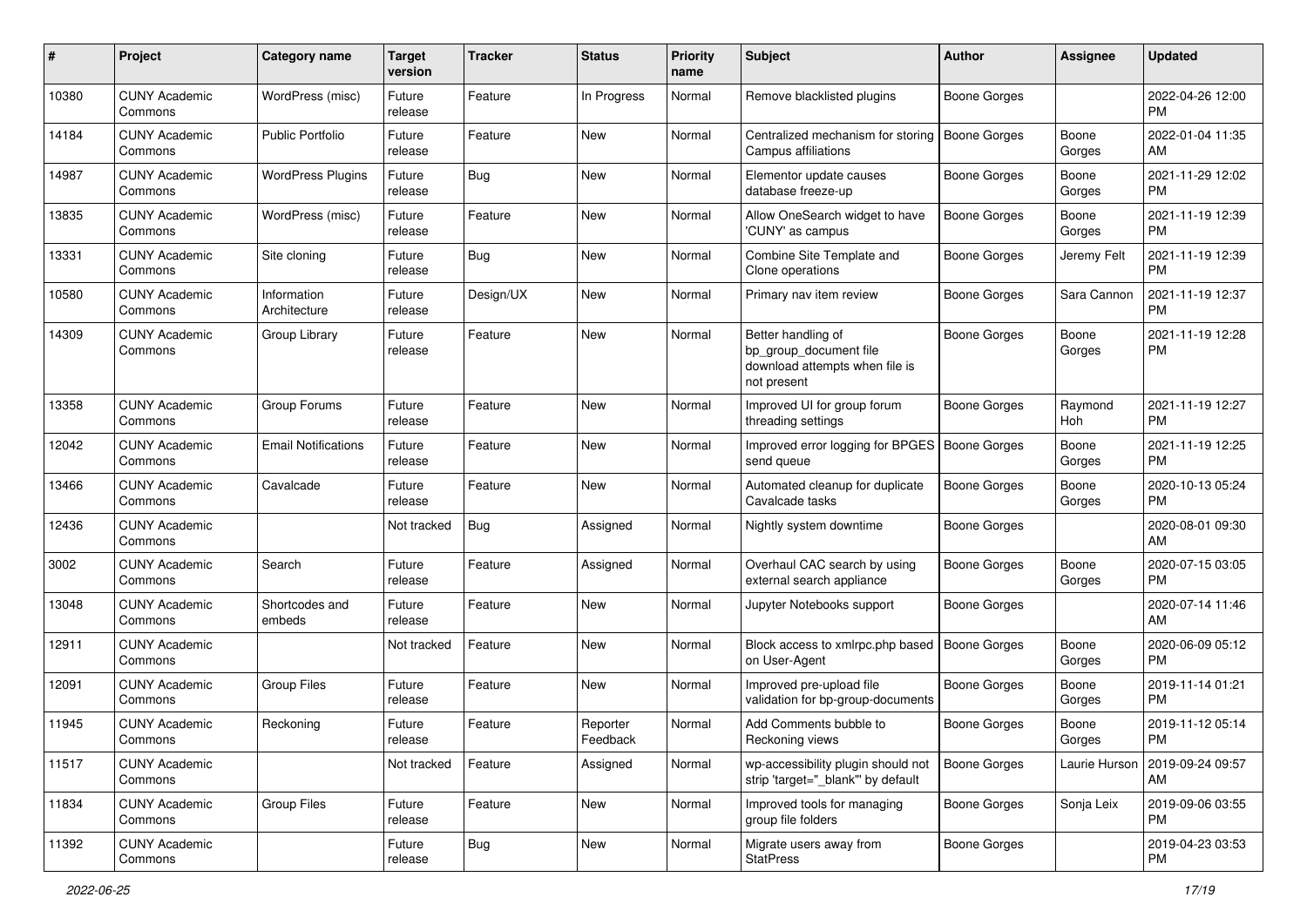| #     | <b>Project</b>                  | Category name                  | Target<br>version | <b>Tracker</b> | <b>Status</b> | <b>Priority</b><br>name | <b>Subject</b>                                                                                               | <b>Author</b>       | Assignee          | <b>Updated</b>                |
|-------|---------------------------------|--------------------------------|-------------------|----------------|---------------|-------------------------|--------------------------------------------------------------------------------------------------------------|---------------------|-------------------|-------------------------------|
| 4635  | <b>CUNY Academic</b><br>Commons | Authentication                 | Future<br>release | Feature        | <b>New</b>    | Normal                  | Allow non-WP authentication                                                                                  | Boone Gorges        | Sonja Leix        | 2019-03-01 02:05<br><b>PM</b> |
| 9720  | <b>CUNY Academic</b><br>Commons | Authentication                 | Future<br>release | Feature        | <b>New</b>    | Normal                  | The Commons should be an<br>oAuth provider                                                                   | Boone Gorges        |                   | 2019-03-01 02:04<br><b>PM</b> |
| 11024 | <b>CUNY Academic</b><br>Commons | WordPress (misc)               | Future<br>release | <b>Bug</b>     | <b>New</b>    | Normal                  | Subsites should not show "you<br>should update your .htaccess<br>now" notice after permalink<br>setting save | <b>Boone Gorges</b> |                   | 2019-01-28 01:35<br><b>PM</b> |
| 10794 | <b>CUNY Academic</b><br>Commons | Performance                    | Not tracked       | Bug            | <b>New</b>    | Normal                  | Memcached connection<br>occasionally breaks                                                                  | <b>Boone Gorges</b> | Boone<br>Gorges   | 2018-12-06 03:30<br><b>PM</b> |
| 9926  | <b>CUNY Academic</b><br>Commons | <b>WordPress Plugins</b>       | Future<br>release | Bug            | <b>New</b>    | Normal                  | twitter-mentions-as-comments<br>cron jobs can run long                                                       | Boone Gorges        | Boone<br>Gorges   | 2018-10-24 12:34<br><b>PM</b> |
| 7663  | <b>CUNY Academic</b><br>Commons | Social Paper                   | Future<br>release | <b>Bug</b>     | <b>New</b>    | Normal                  | Social Paper notifications not<br>formatted correctly on secondary<br>sites                                  | Boone Gorges        | Boone<br>Gorges   | 2018-04-16 03:52<br><b>PM</b> |
| 7022  | <b>CUNY Academic</b><br>Commons | Announcements                  | Future<br>release | Bug            | <b>New</b>    | Normal                  | Sitewide announcements should<br>be displayed on, and dismissable<br>from, mapped domains                    | <b>Boone Gorges</b> | Boone<br>Gorges   | 2018-03-22 10:18<br>AM        |
| 3580  | <b>CUNY Academic</b><br>Commons | Group Blogs                    | Future<br>release | Feature        | <b>New</b>    | Normal                  | Multiple blogs per group                                                                                     | Boone Gorges        | Boone<br>Gorges   | 2018-02-20 02:02<br><b>PM</b> |
| 4481  | <b>CUNY Academic</b><br>Commons | Events                         | Future<br>release | Feature        | <b>New</b>    | Normal                  | Group admins/mods should have<br>the ability to unlink an event from<br>the group                            | <b>Boone Gorges</b> | Boone<br>Gorges   | 2017-04-24 03:53<br><b>PM</b> |
| 6749  | <b>CUNY Academic</b><br>Commons | Events                         | Future<br>release | Bug            | <b>New</b>    | Low                     | BPEO iCal request can trigger<br>very large number of DB queries                                             | Boone Gorges        | Raymond<br>Hoh    | 2016-11-15 10:09<br><b>PM</b> |
| 1423  | <b>CUNY Academic</b><br>Commons | BuddyPress (misc)              | Future<br>release | Feature        | Assigned      | Low                     | Show an avatar for pingback<br>comment activity items                                                        | Boone Gorges        | <b>Tahir Butt</b> | 2016-10-24 12:03<br><b>PM</b> |
| 5234  | <b>CUNY Academic</b><br>Commons | Membership                     | Future<br>release | Feature        | Assigned      | Normal                  | Write Unconfirmed patch for WP                                                                               | <b>Boone Gorges</b> | Boone<br>Gorges   | 2016-10-24 11:18<br>AM        |
| 6332  | <b>CUNY Academic</b><br>Commons | WordPress (misc)               | Future<br>release | Feature        | <b>New</b>    | Normal                  | Allow uploaded files to be marked<br>as private in an ad hoc way                                             | <b>Boone Gorges</b> |                   | 2016-10-17 11:41<br><b>PM</b> |
| 1417  | <b>CUNY Academic</b><br>Commons | <b>BuddyPress Docs</b>         | Future<br>release | Feature        | Assigned      | Low                     | <b>Bulk actions for BuddyPress Docs</b>                                                                      | <b>Boone Gorges</b> | Boone<br>Gorges   | 2016-10-17 10:41<br><b>PM</b> |
| 5489  | <b>CUNY Academic</b><br>Commons | Social Paper                   | Future<br>release | Feature        | <b>New</b>    | Normal                  | Asc/desc sorting for Social Paper<br>directories                                                             | <b>Boone Gorges</b> |                   | 2016-04-21 10:06<br><b>PM</b> |
| 5488  | <b>CUNY Academic</b><br>Commons | Social Paper                   | Future<br>release | Bug            | New           | Normal                  | Add a "last edited by" field to<br>Social Paper group directories                                            | Boone Gorges        |                   | 2016-04-21 10:05<br><b>PM</b> |
| 3230  | <b>CUNY Academic</b><br>Commons | Internal Tools and<br>Workflow | Not tracked       | Feature        | Assigned      | High                    | Scripts for quicker<br>provisioning/updating of<br>development environments                                  | <b>Boone Gorges</b> | Boone<br>Gorges   | 2016-01-26 04:54<br><b>PM</b> |